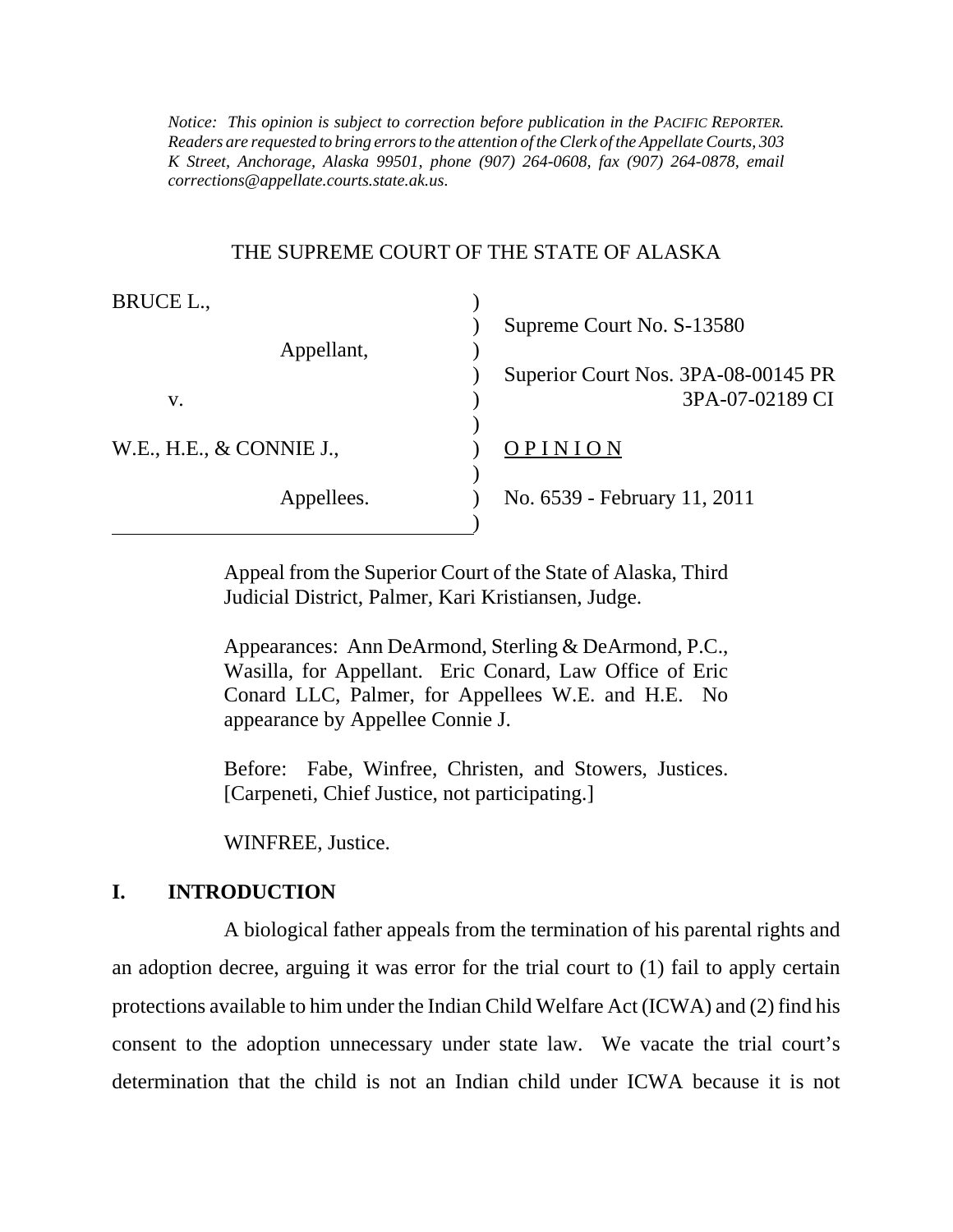explained in the court's written decision why, after the parties to the proceeding took the position that the child is an Indian child and that this was an ICWA adoption, the trial court sua sponte found and relied on a proof deficiency without giving the father notice and opportunity to address it. We also reverse the trial court's determinations that (1) the father's efforts to obtain custody through the courts were not justifiable cause for his failure to meaningfully communicate with the child during the first year of the child's life, and (2) the evidence in the record of the father's indigence did not meet his burden of production regarding justifiable cause for his failure to support the child during that year. We therefore vacate the termination of the father's parental rights and the adoption decree and remand for further proceedings on the child's status as an Indian child, possible ICWA protections available to the father, and whether the father unjustifiably failed to support the child during the first year of the child's life.

## **II. FACTS AND PROCEEDINGS**

## **A. Timothy's First Year of Life1**

## **1. Pre-litigation**

Roughly one month before his son Timothy's birth, Bruce L. met with a married couple (the Eberts) interested in adopting Timothy. Bruce informed the Eberts he would not consent to the adoption. Bruce anticipated being away on a commercial fishing job on Timothy's expected birth date and gave the Eberts temporary permission to take care of Timothy.

When Connie J. gave birth to Timothy on July 19, 2007, the Eberts were present. Connie did not include the father's information on the birth certificate. Connie signed a document prepared by the Eberts' attorney that gave the Eberts permission to take care of Timothy in contemplation of adoption. Connie's signature attested:

<sup>1</sup> Pseudonyms are used for all persons involved.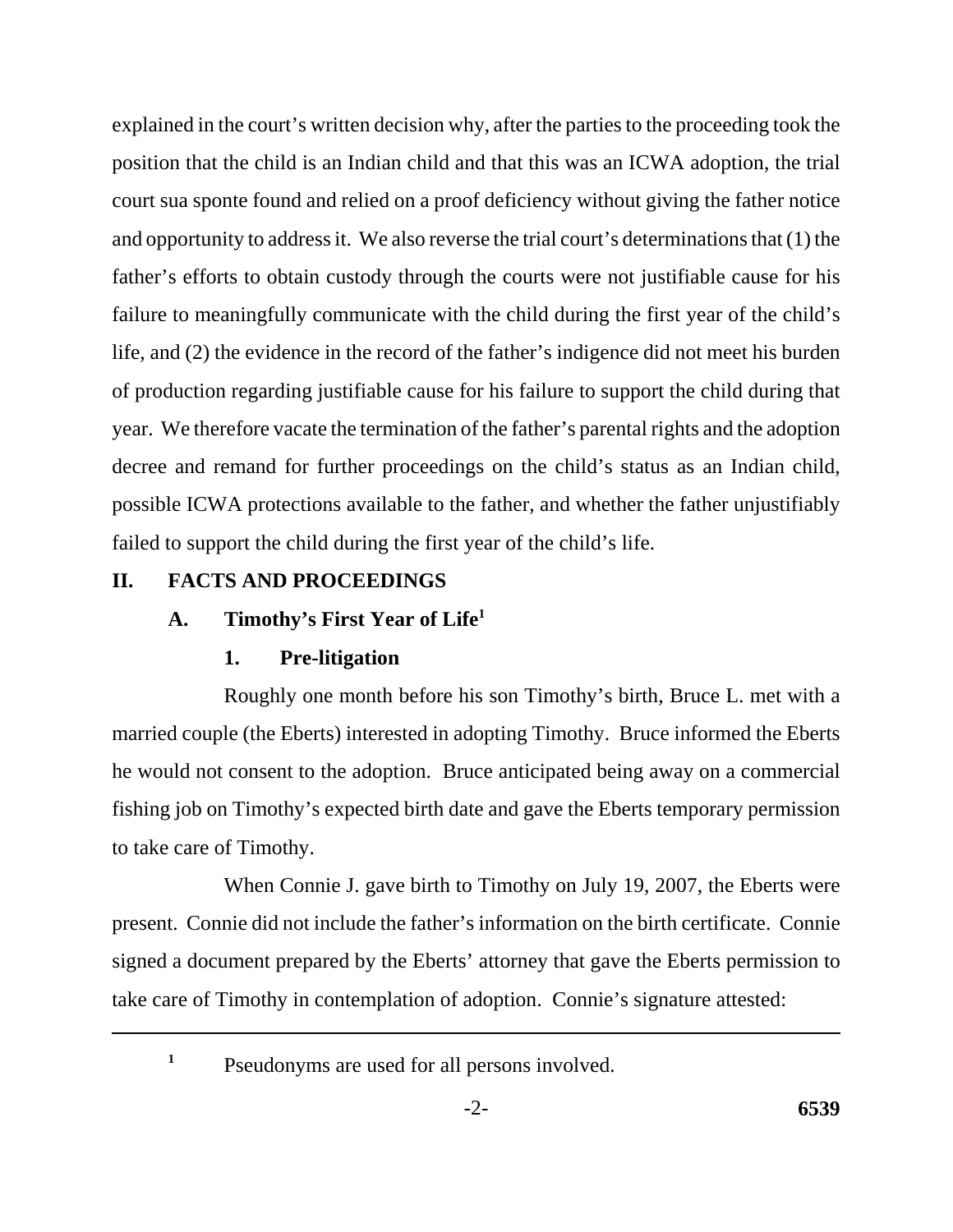I am an Alaska Native, having come from the Alaska Native Village of Unalakleet. As a result of my Unalakleet lineage I believe that my child is an Indian Child under federal law because I believe that my child would be entitled to membership within the Alaska Native Village of Unalakleet.

The document also stated Connie understood she had to appear in court to have her rights explained to her before she could consent to an adoption or permit termination of her parental rights "[b]ecause [her] child is an Indian Child." The Eberts took Timothy home from the hospital.

Bruce returned from his fishing job in July and called Connie at work early in August, leaving a message. Bruce testified that when Connie returned his call on August 9 he asked for visitation with Timothy and offered to pay support, but she told him to contact the Eberts or their attorney. Bruce also testified that he telephoned the Eberts' attorney three or four times in August to request visitation with Timothy, but although the attorney said he would confer with the Eberts, Bruce never heard back from anyone about the possibility of visitation. Mr. Ebert testified he recalled his attorney receiving one phone call from Bruce, when the attorney gave Bruce the case number for the adoption proceeding filed in August. Bruce also testified that he called the Eberts at their home in late August or September 2007, a female voice answered and put him on hold when he asked to speak with Mr. Ebert, and the call was disconnected without anyone speaking to him. Mr. Ebert disputed that anyone in his household received this call from Bruce.

## **2. Initial adoption petition at one month**

The Eberts filed a verified petition to adopt Timothy on August 21, 2007. In this petition they stated, under oath:

> [Timothy] is an "Indian Child" as that term is defined by 25 USC § 1901 et seq. based [on] [Timothy] being eligible for membership in an Alaska Native Village as defined in 43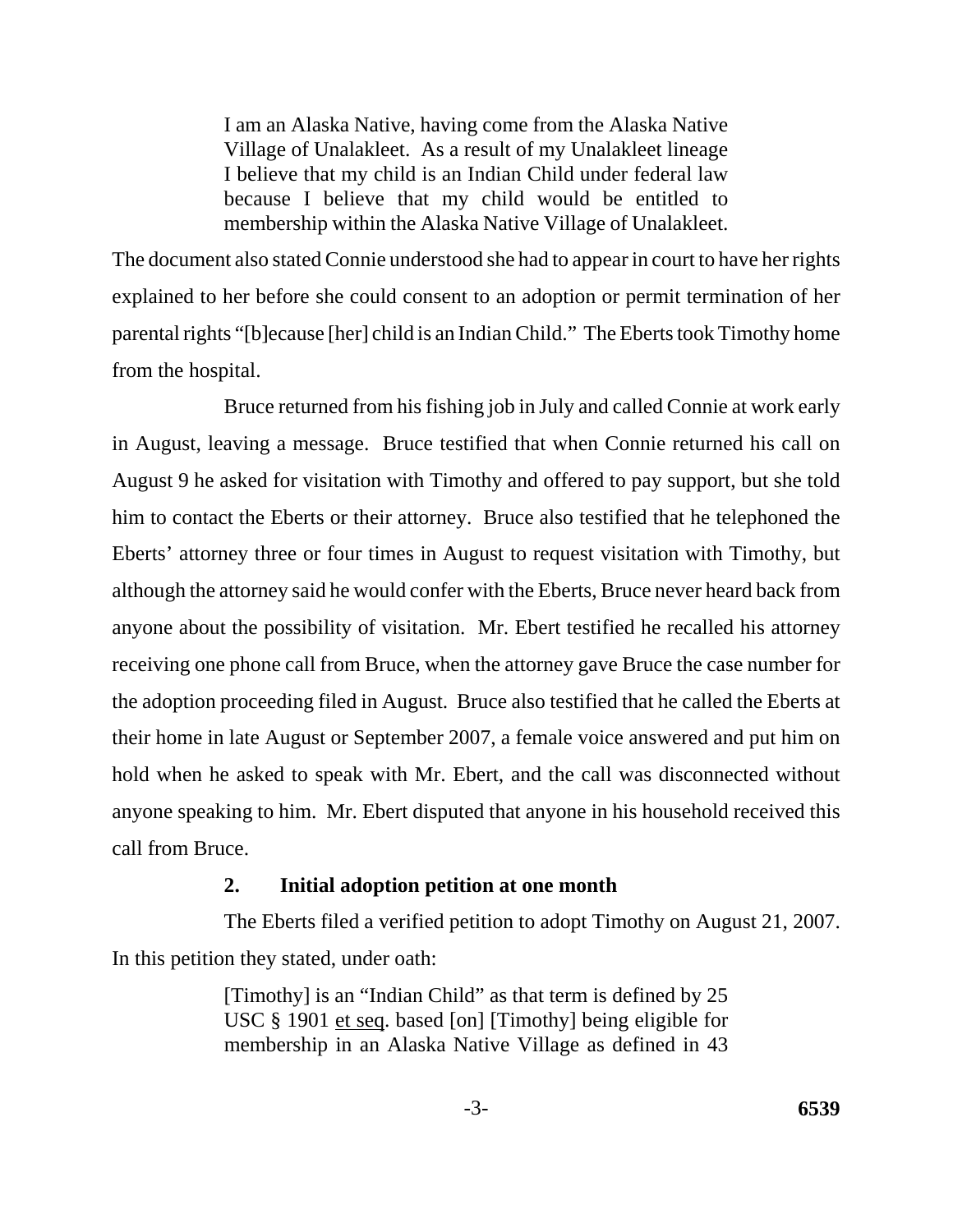USC § 1610(b)(1). Pursuant to 25 USC § 1903(5) it appears that [Timothy]'s Indian Tribe is Native Village of Unalakleet.

The Eberts also stated they and Connie would observe ICWA's requirements for Connie's consent to adoption and voluntary relinquishment of parental rights "[b]ecause [Timothy] is an Indian Child."**<sup>2</sup>** The Eberts asserted Bruce's consent to the adoption was unnecessary because Bruce had not legitimated Timothy under Alaska law.**<sup>3</sup>**

Bruce filed an acknowledgment of paternity and affidavit of paternity in the adoption case on September 25, 2007, but those documents failed to legitimate Timothy under state law because Connie did not sign them.**<sup>4</sup>** On the same day, Bruce moved for custody and asked to be a party to the case. In October the Eberts served notice on Bruce and the Native Village of Unalakleet (Tribe) that there would be a November 14 hearing on the adoption petition.

**<sup>2</sup>***See* 25 U.S.C. § 1913(a), (c) (providing (1) a parent cannot voluntarily consent to termination of parental rights to an Indian child within ten days after birth; (2) such consent must be "executed in writing," "recorded before a judge," and "accompanied by the presiding judge's certificate that the terms and consequences of the consent were fully explained in detail" in a language the parent understands and the parent fully understood; and (3) such consent "may be withdrawn for any reason" prior to the final decree of termination or adoption).

**<sup>3</sup>***See* AS 25.23.050(a)(3) (incorporating AS 25.23.040(a)(2)) (providing consent to adoption is not required of a minor's father if the father was not married to the mother at or after the time of conception or the father has not adopted or "otherwise legitimated the minor under" Alaska law). The Eberts' petition did not address whether ICWA applied to Bruce's parental rights, but ICWA excludes from the definition of "parent" "the unwed father where paternity has not been acknowledged or established." 25 U.S.C. § 1903(9); *accord A.A. v. State, Dep't of Family & Youth Servs.*, 982 P.2d 256, 261-62 (Alaska 1999).

**<sup>4</sup>**AS 25.20.050(a)(3) allows unwed parents to legitimate a child by jointly signing a form acknowledging paternity. For acknowledgments made before July 1, 1997, the statute requires only the putative parent's signature for legitimation. AS  $25.20.050(a)(2)$ .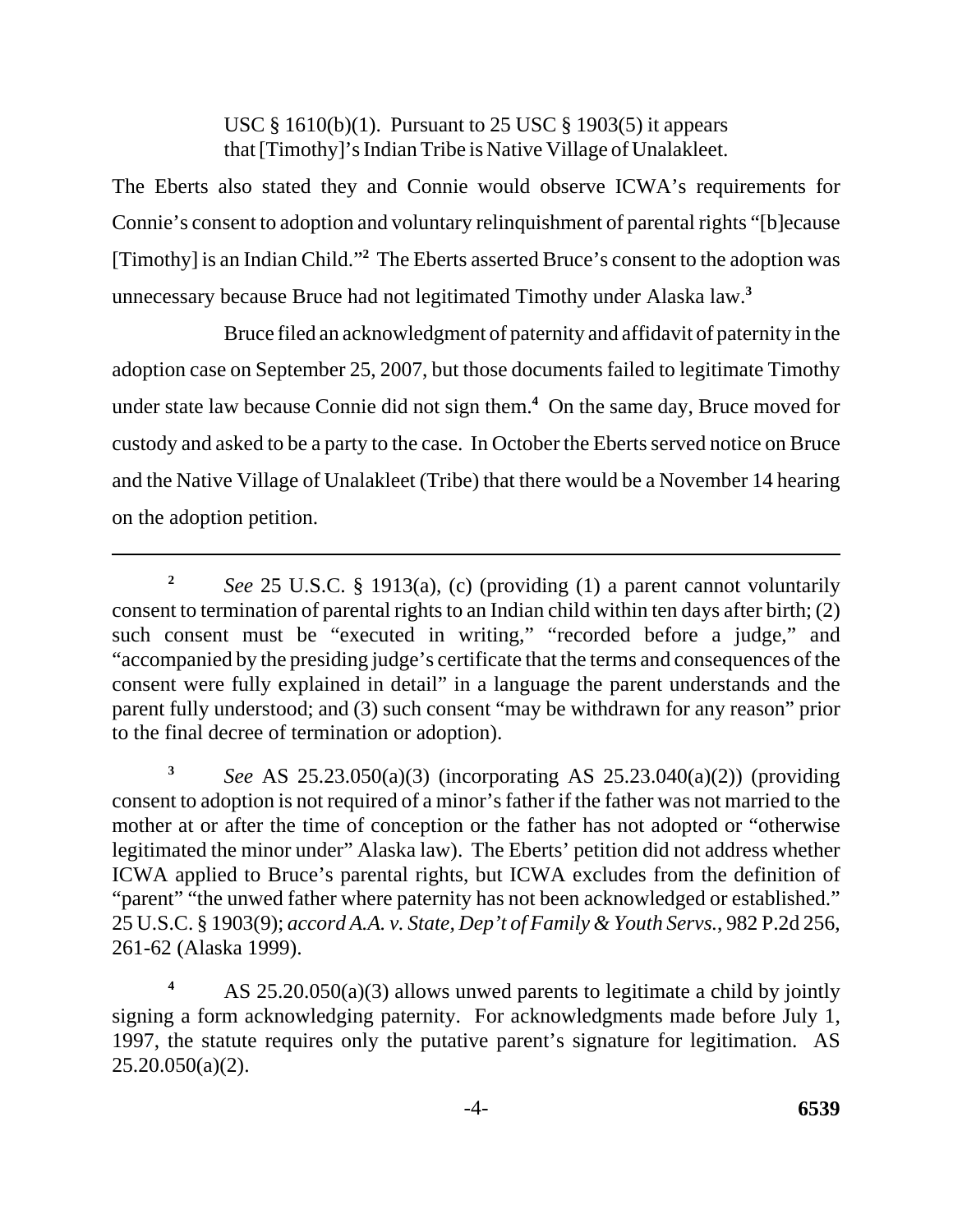Bruce appeared at the November 14 hearing. The Eberts' attorney acknowledged on the record that Bruce was contesting the adoption and that Timothy is an Indian child under ICWA. The master questioned Bruce about his income and child support obligations for his other children.**<sup>5</sup>** The master appointed an attorney for Bruce based on the ICWA provision providing that an indigent parent of an Indian child has a right to court-appointed counsel in termination proceedings.**<sup>6</sup>** The superior court denied Bruce's motion for custody without prejudice on November 19 but allowed Bruce to be a party to the case.

On December 6 Bruce moved for an order to compel the Eberts to make Timothy available for paternity testing. Eight days later the Eberts requested dismissal of the adoption petition and termination of court-appointed counsel for Bruce. Bruce filed a conditional non-opposition, asking that the Eberts give him physical custody of Timothy and reiterating his request that the court order paternity testing. In their reply the Eberts argued the court could not grant Bruce custody because it lacked personal jurisdiction over Connie, and again referred to the adoption as an "ICWA adoption." Bruce left a voice message with the Eberts in December asking them to bring Timothy to a December 28 status hearing so Bruce could take custody of him.

At the hearing the master recommended granting the Eberts' request to withdraw their adoption petition. Bruce's appointed counsel asked that Bruce's requested paternity test go forward, but the master concluded Bruce's motion for paternity testing was moot. The master mentioned that Bruce could "follow[]up" on his

<sup>&</sup>lt;sup>5</sup> Bruce has child support obligations on behalf of Kristin, born to Natalie C. in 2004, and Lulu, born to Teresa S. in 2007.

**<sup>6</sup>***See* 25 U.S.C. § 1912(b); *V.D. v. State, Dep't of Health & Soc. Servs.*, 991 P.2d 214, 218 (Alaska 1999) (citing 25 U.S.C. § 1912(b)) (recognizing ICWA requires court-appointed counsel in removal proceedings when court determines parent of Indian child is indigent).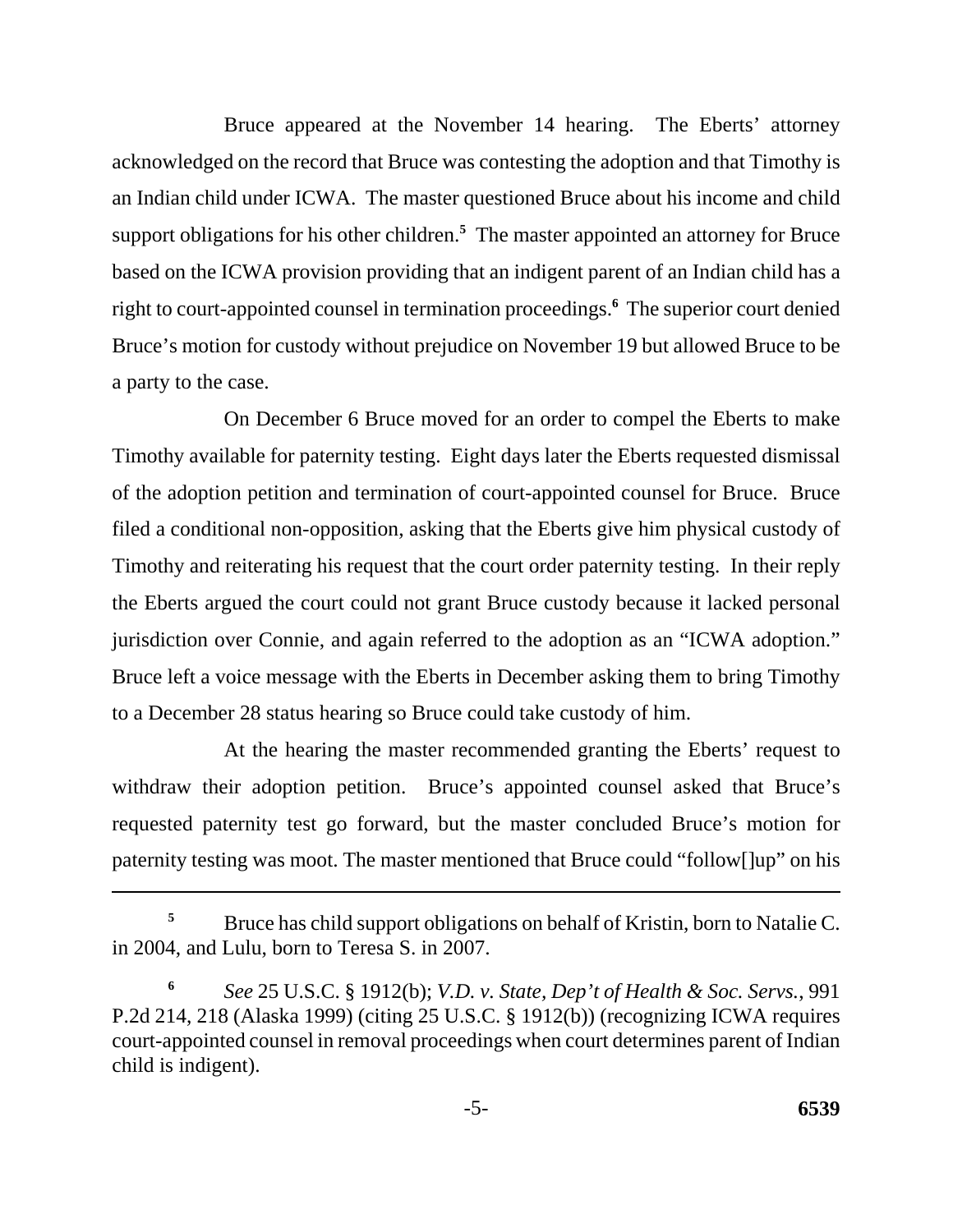parental rights by filing a custody case. Ultimately adopting the master's recommendation months later, on June 4, 2008, the superior court dismissed the adoption petition, vacated all orders, and terminated the appointment of counsel for Bruce.

#### **3. Bruce's custody action at five months**

Three days after the December 2007 status hearing Bruce, acting pro se, filed the custody portion of this consolidated case. In his child support guidelines affidavit Bruce reported \$11,750 in gross annual income, \$9,000 in wages, \$1,100 in unemployment compensation, and \$1,650 for his Alaska Permanent Fund Dividend.

Bruce requested an exemption from payment of court fees on the basis of indigence, asserting he was unemployed and had only \$10,750 in income for the prior 12 months. He calculated \$2,100 in monthly expenses for food, rent, utilities, and other child support obligations, and noted he was behind in his support payments. He also reported he had no assets and debts of \$180,000, including a \$10,000 garnishment by the Municipality of Anchorage and a mortgage of \$170,000.

On January 10, 2008, the court system attempted to mail Bruce a memo stating his fees exemption had been granted and reminding him to serve process on Connie and to file tax returns and paycheck stubs with the court to verify his income, but the memo was sent to the wrong address and it was re-sent on February 4. On March 4 Bruce filed three W-2 forms and a paycheck stub and asserted that he had earned \$5,101.70 in wages in 2007, less than half as much as he reported earlier in his child support guidelines affidavit. Bruce served Connie by process server on April 14.

On May 5 Connie filed an answer to Bruce's custody suit, asserting there was a "slim chance" that Bruce was not Timothy's biological father. Bruce did not request a hearing date until July 16.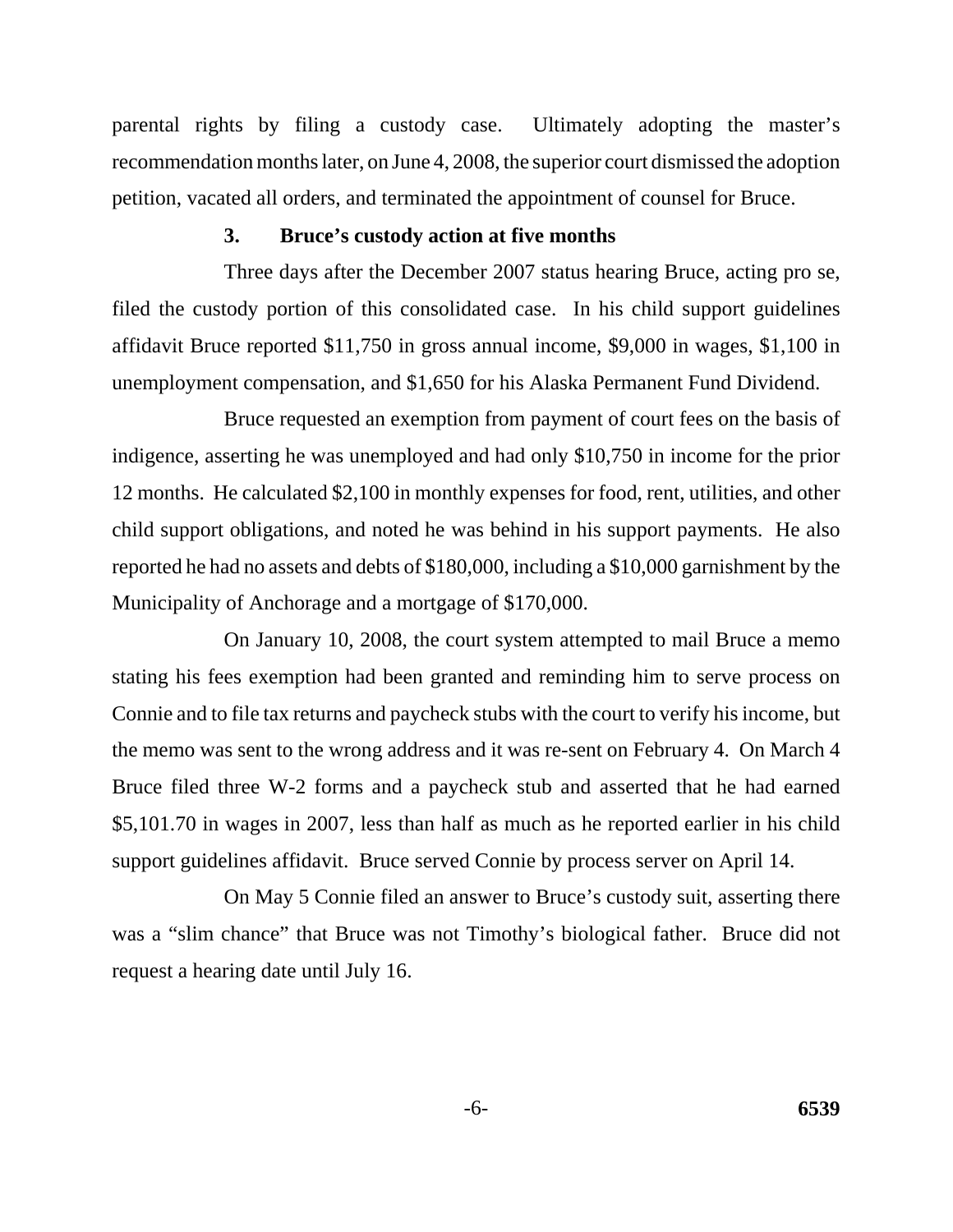Bruce testified he called the Eberts in May 2008 to request visitation but was refused. Mr. Ebert testified the telephone call occurred in July and Bruce did not ask for visitation but instead told Mr. Ebert the court would take Timothy away from him.

On July 19, 2008, Timothy turned one year old. At no time during Timothy's first year did Bruce send Connie or the Eberts any money for Timothy or meet or communicate with Timothy.

## **B. After Timothy's First Year — Second Adoption Petition**

The Eberts filed a second petition for adoption on July 21, 2008, which is the adoption portion of this consolidated case. This verified petition reiterated the first petition's statements regarding ICWA — the Eberts again stated under oath that "[Timothy] is an 'Indian Child' " because of his eligibility for membership in the Tribe and that Connie would appear before the court to consent to the adoption "[b]ecause [Timothy] is an Indian Child." In addition to contending that under ICWA Bruce's consent was not required for the adoption because he had not legitimated Timothy, the Eberts asserted that his consent was unnecessary for two new and independent reasons: that Bruce had no meaningful communication with Timothy for a period of one year without justifiable cause,<sup>7</sup> and had provided no support for Timothy.<sup>8</sup>

On July 29 the Eberts moved to intervene in Bruce's custody case. On August 21 the trial court allowed the Eberts to intervene and sua sponte ordered paternity

**<sup>7</sup>***See* AS 25.23.050(a)(2)(A) (providing that "[c]onsent to adoption is not required of . . . a parent of a child in the custody of another, if the parent for a period of at least one year has failed significantly without justifiable cause . . . to communicate meaningfully with the child").

**<sup>8</sup>***See* AS 25.23.050(a)(2)(B) (providing that "[c]onsent to adoption is not required of . . . a parent of a child in the custody of another, if the parent for a period of at least one year has failed significantly without justifiable cause . . . to provide for the care and support of the child as required by law or judicial decree").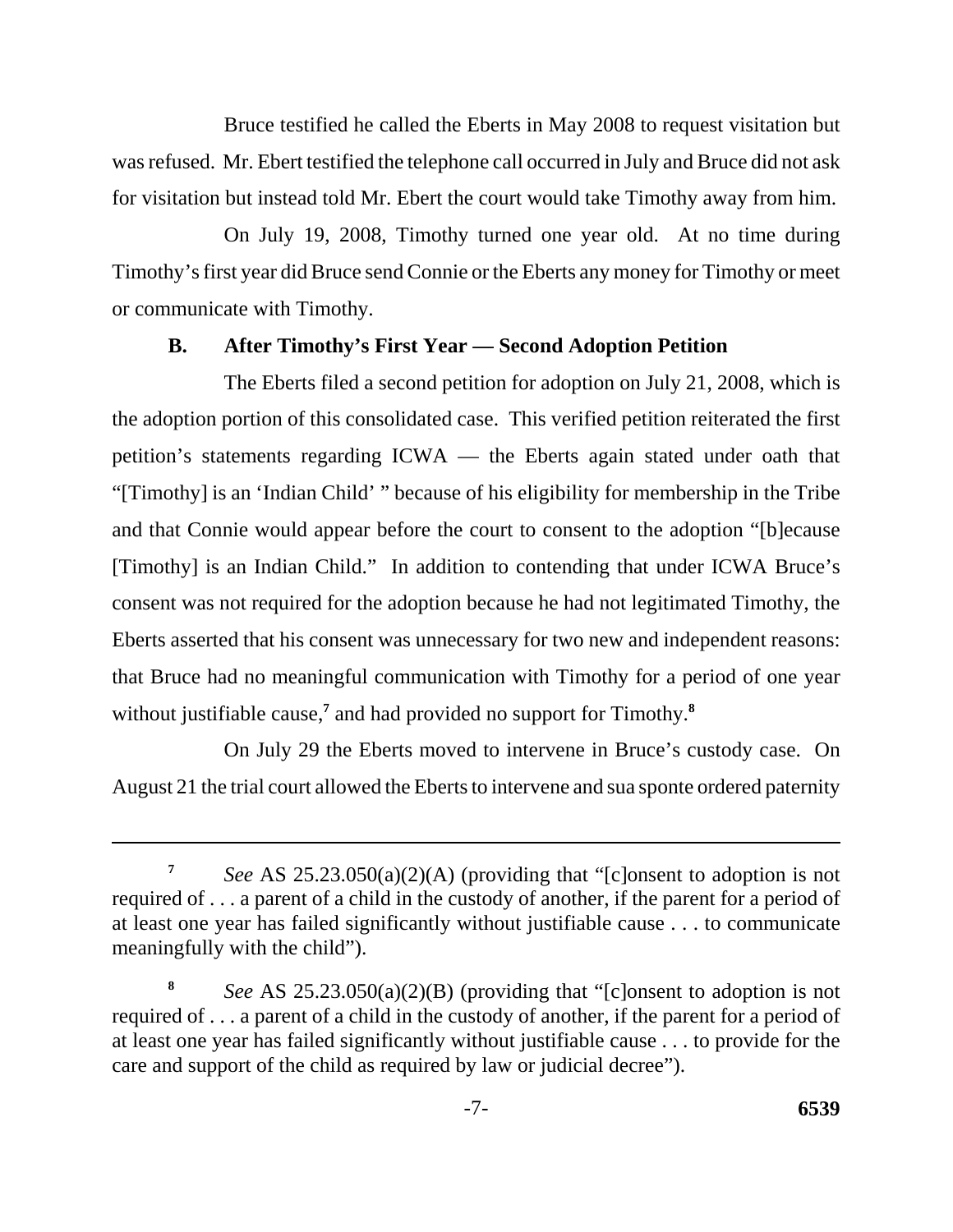testing. On October 10 Bruce filed test results proving his paternity of Timothy to a probability of 99.99%.

On October 20 the Eberts moved to consolidate Bruce's custody case with their adoption case. At an interim custody hearing on November 4 the trial court consolidated the two cases and appointed counsel for Bruce under ICWA based on his indigency.**<sup>9</sup>**

On December 3 Bruce moved for interim custody of or visitation with Timothy. On December 17 Bruce paid \$50 to the Eberts' attorney for Timothy's support. After a December 18 and 19 custody hearing and over the Eberts' opposition, the trial court granted Bruce supervised visitation and arranged for a court system grant of up to \$500 for visitation services. The trial court also appointed a custody investigator and ordered Bruce to pay \$50 per month in child support retroactive to August 2007.

In March 2009 the Eberts served the Tribe notice of the upcoming adoption petition and custody trial. In the notice, the Eberts stated "[i]t appears that under applicable law the child . . . is an Indian Child under ICWA."

Bruce's visits with Timothy stopped after ten visits because Bruce did not have any money beyond the initial grant to pay for visitation services. Bruce mailed a \$150 child support check to the Eberts shortly before trial, and by the completion of trial Bruce had arranged for another visitation services grant.

## **C. Trial — May 2009**

The Eberts stated in their pretrial memorandum that they had "concede[d] in their adoption petition that [Timothy] is an Indian Child as a result of [Connie's] affiliation with the [Tribe]." The Eberts also noted they had served a hearing notice on the Tribe's ICWA coordinator. The Eberts nonetheless asserted that (1) Bruce had not

*See* note 6, above. **9**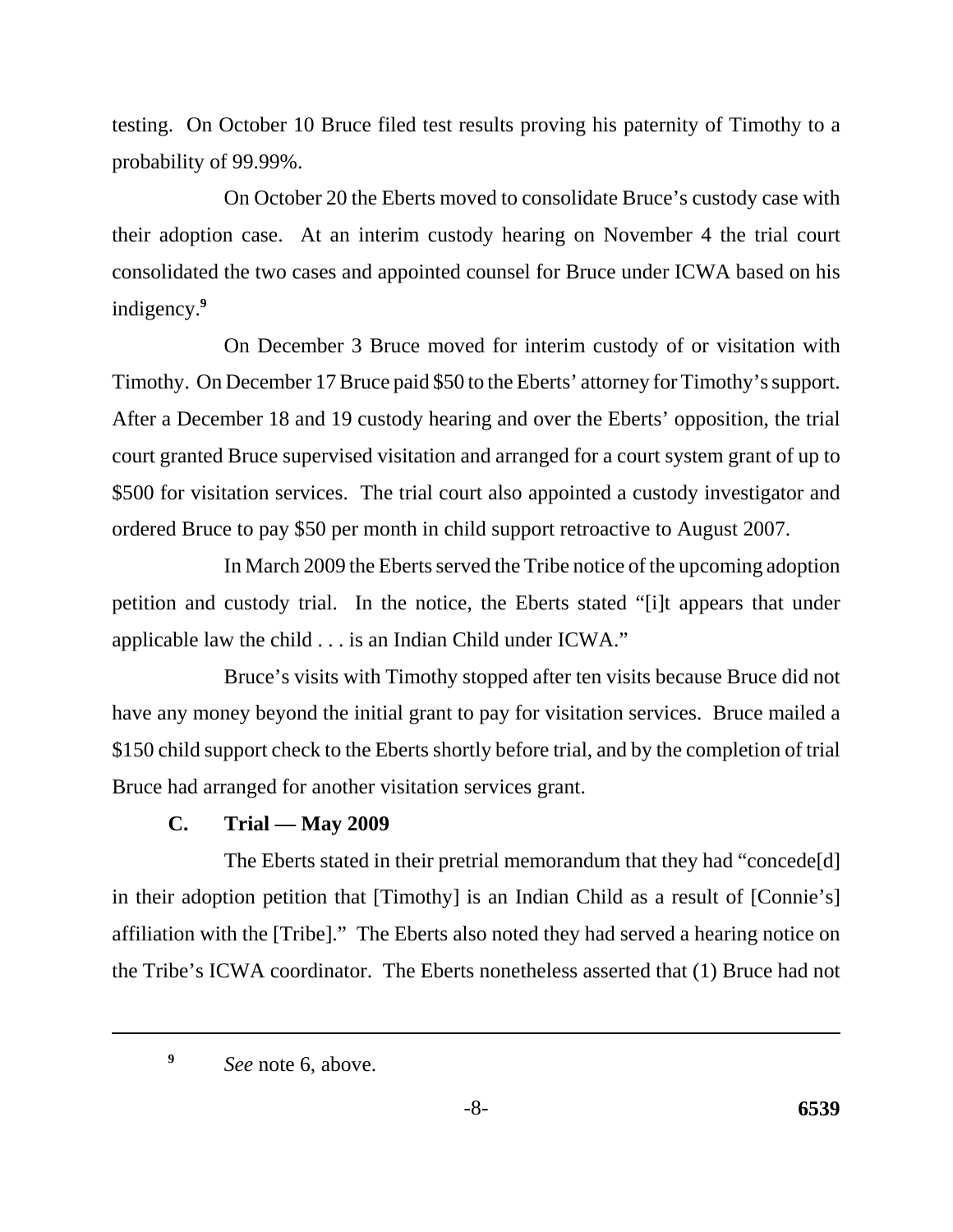been entitled to ICWA protections until he established his paternity in October 2008, and (2) because from that time forward a heightened evidentiary standard applied for the potential termination of Bruce's parental rights, they would prove his parental unfitness beyond a reasonable doubt.**<sup>10</sup>**

Trial was held May 1, 13, and 18, 2009. On May 1 the Eberts filed proposed findings of fact stating "ICWA plays into this case as a result of [Connie's] membership in the [Tribe]." Connie testified that she is a member of the Tribe. The Eberts introduced a certificate from the United States Department of the Interior Bureau of Indian Affairs (BIA) stating that Timothy's bloodline is 25/64 Eskimo. Bruce did not present any additional evidence on Timothy's status as an Indian child under ICWA.

Bruce testified that after Timothy's birth he had gone to the hospital to try to get his name added to the birth certificate and that he sought paternity testing there and at the Bureau of Vital Statistics without success. He testified that his appointed counsel from the initial adoption case pointed him to the Child Support Enforcement Division (CSED), that he filed paperwork with CSED in March 2008, but that he learned two months later CSED could not proceed without a custodian's consent or a court order. Bruce testified that he had previously had another child's parentage tested, but the process was different because the birth certificate listed him as the father and the child was in his physical custody.

Bruce's mother testified that he asked her for money to consult a lawyer but that she had not been able to help him. She testified Bruce asked at least three times: first shortly after Timothy's birth, again when Timothy was approximately six months

**<sup>10</sup>***See* 25 U.S.C. § 1912(f) (providing parental rights to Indian child may not be terminated "in the absence of a determination, supported by evidence beyond a reasonable doubt, including testimony of qualified expert witnesses, that the continued custody of the child by the parent . . . is likely to result in serious emotional or physical damage to the child").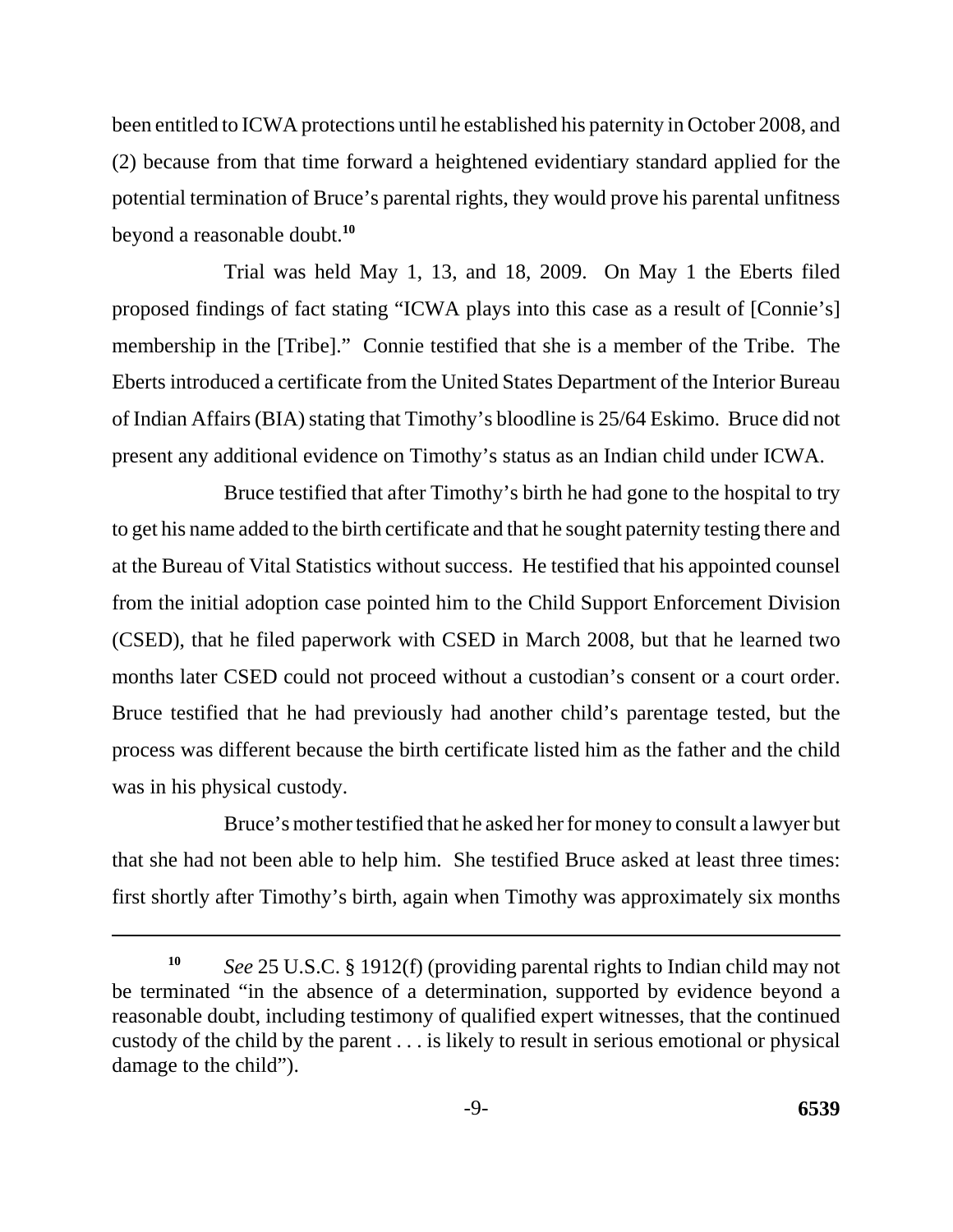old, and at least one more time before Timothy was a year-and-a-half old. Bruce testified that he could not have gone to anyone else for a loan. Bruce testified that he had \$600 monthly child support obligations for other children and that he was about \$4,000 in arrears. Bruce also testified he was evicted from his residence in October 2007 for nonpayment of rent.

On May 15, 2009, Bruce filed a memorandum on ICWA's remedial services clause**<sup>11</sup>** in which he stated: "There appears to be no dispute that [Timothy] is an Indian child . . . . The pending adoption petition alleges that [Timothy] is an Indian child. The adoption petitioners have submitted evidence that [Timothy] is an Indian child." The Eberts filed a closing brief on May 26 in which they stated that "ICWA had applicability to [Connie] and [the Tribe] from the time of [Timothy]'s birth," but that ICWA did not apply to Bruce until he established his paternity on October 10, 2008, by which time his right to withhold consent had lapsed for failure to support and communicate with Timothy.

The trial court concluded in its June 5, 2009 written decision that (1) "[Timothy] is not an 'Indian Child' within the meaning of [ICWA]," (2) Bruce's consent to the adoption was unnecessary because he "ha[d] not produced 'justifiable cause' for [his] failure to communicate with or support" Timothy for more than one year, and (3) there was "clear and convincing evidence that [Bruce was] unfit to parent [Timothy]" and denying the adoption would be "detrimental and contrary" to Timothy's welfare. The trial court's written decision did not expressly terminate Bruce's parental

*Id.* § 1912(d) (providing that parental rights to Indian child cannot be terminated unless "active efforts have been made to provide remedial services and rehabilitative programs designed to prevent the breakup of the Indian family and that these efforts have proved unsuccessful"). **11**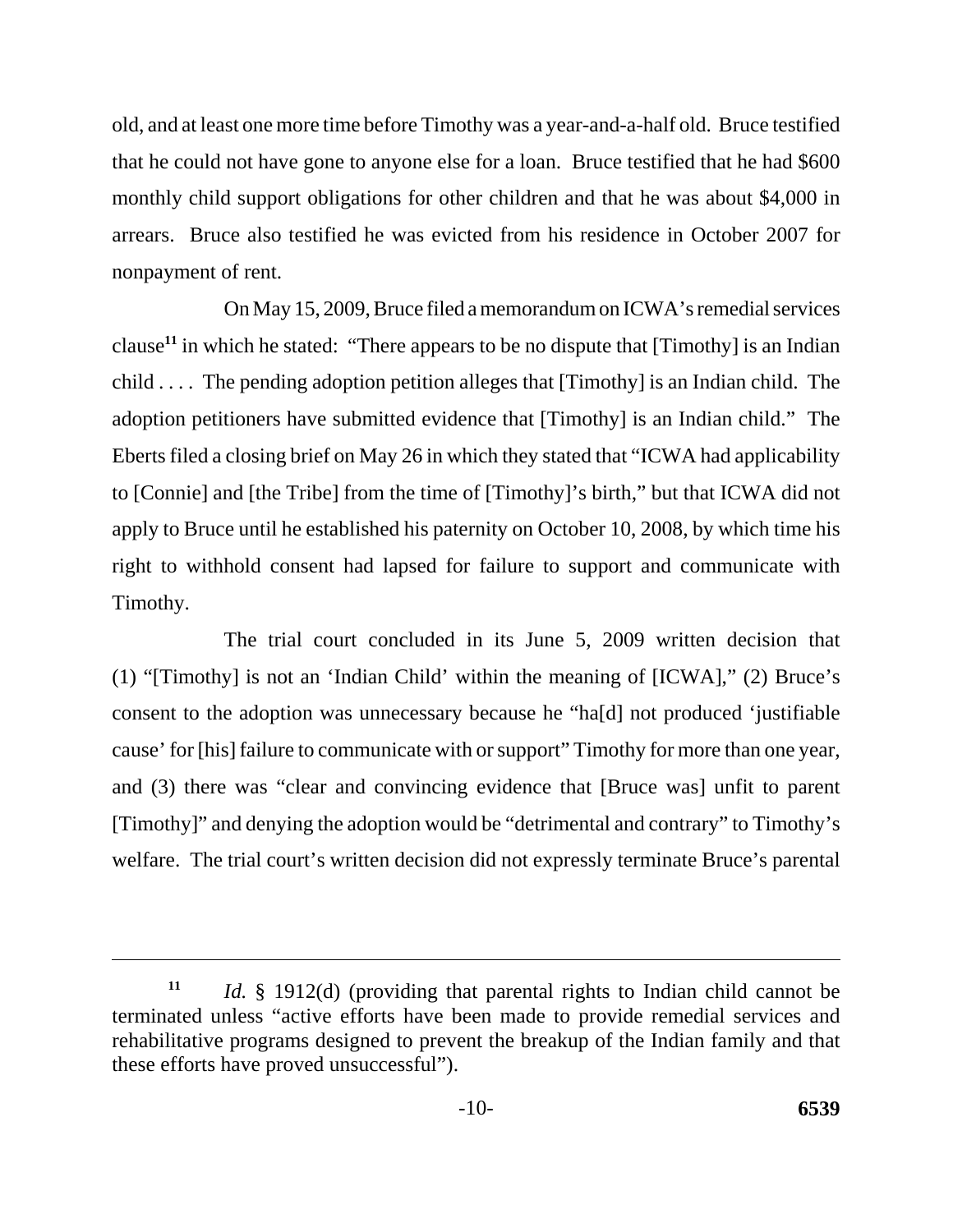rights, but in later supplemental findings the court stated that "[p]ursuant to [the June 5, 2009] findings of fact and conclusions of law" Bruce's parental rights "were terminated."

The trial court later accepted Connie's adoption consent**<sup>12</sup>** and decreed Timothy's adoption by the Eberts.

Bruce appeals.

## **III. STANDARD OF REVIEW**

Whether an unwed father is a parent entitled to ICWA's protections is a question of law we review de novo.<sup>13</sup> "Whether [a party] made binding admissions is a question of law that we review de novo, applying our independent judgment to adopt the rule of law most persuasive in light of precedent, reason, and policy."**<sup>14</sup>** We review for abuse of discretion the trial court's decision not to give the parties advance notice that it considered Timothy's status as an Indian child at issue and an opportunity to present additional relevant evidence.**<sup>15</sup>** A finding that a parent's failure to communicate or

**<sup>14</sup>***Pugliese v. Perdue*, 988 P.2d 577, 580 (Alaska 1999) (citing *Langdon v. Champion*, 745 P.2d 1371, 1372 n.2 (Alaska 1987)).

<sup>&</sup>lt;sup>12</sup> Connie gave consent on the condition that if the adoption decree is vacated, her relinquishment of her parental rights will also be undone.

**<sup>13</sup>***See L.G. v. State, Dep't of Health & Soc. Servs.*, 14 P.3d 946, 950 (Alaska 2000) ("[A] determination of whether the trial court's findings comport with the requirements of ICWA involves a question of law and will be reviewed de novo." (citing *E.M. v. State, Dep't of Health & Soc. Servs., Div. of Family & Youth Servs.*, 959 P.2d 766, 768 (Alaska 1998))); *A.A.*, 982 P.2d at 259, 261-62 (reviewing de novo when unwed father first qualified as ICWA parent entitled to ICWA protections).

**<sup>15</sup>***See Frost v. Spencer*, 218 P.3d 678, 682 (Alaska 2009) (concluding that whether trial court applied unfair procedures is reviewed for abuse of discretion).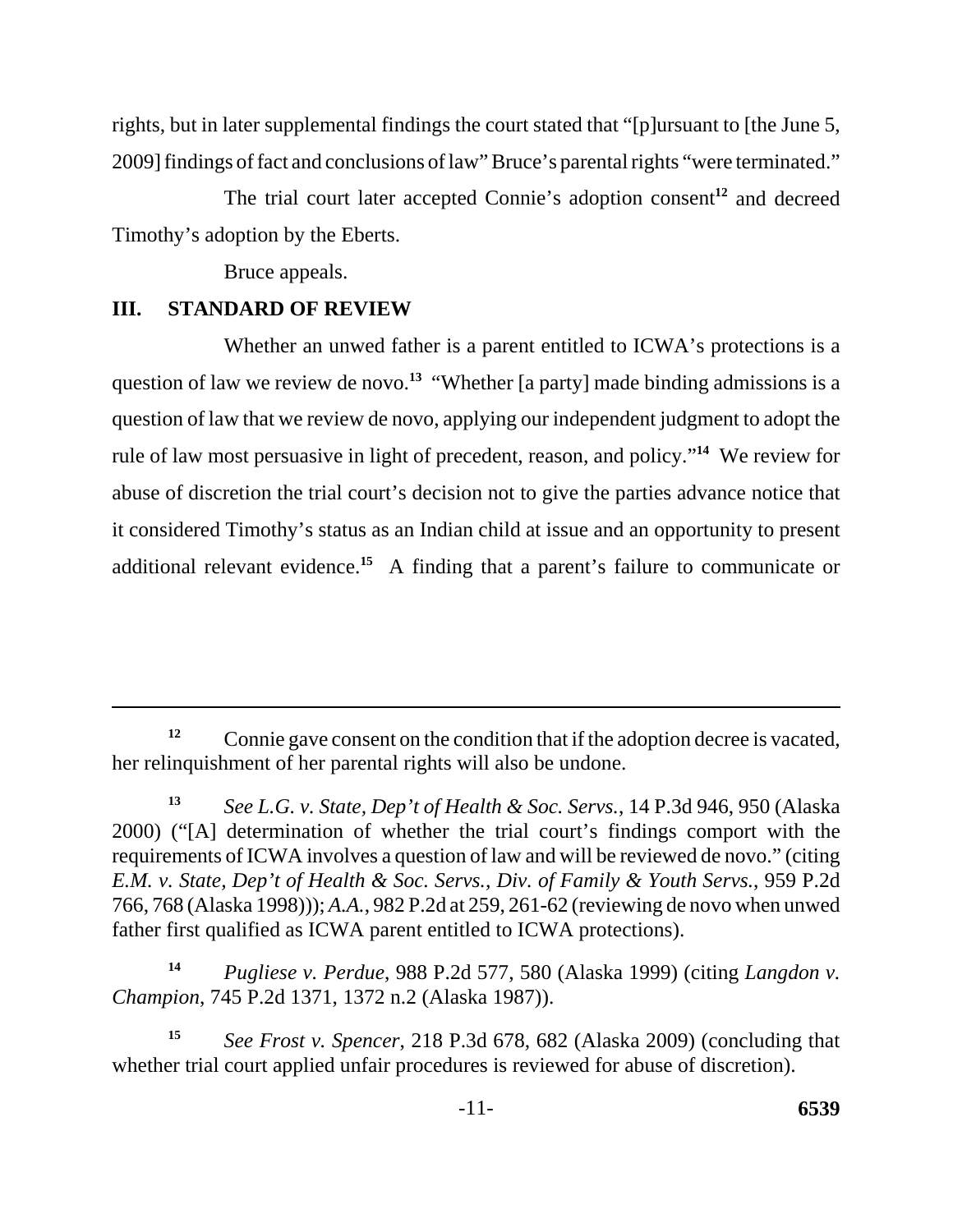support a child was without justifiable cause is a finding of fact that we review for clear error.**<sup>16</sup>**

# **IV. DISCUSSION**

# **A. ICWA Issues**

## **1. It was an abuse of discretion to conclude Timothy is not an Indian child without giving the parties notice that the trial court considered the issue in dispute.**

ICWA applies to any proceeding that might result in the termination of a parent-child relationship involving an Indian child.**<sup>17</sup>** "ICWA applies to termination proceedings [even] when a party other than the state seeks the termination" of parental rights,**<sup>18</sup>** and adoption without consent terminates parental rights.**<sup>19</sup>**

The trial court concluded that there was "no credible evidence that [Timothy] qualifies as an 'Indian child' " under ICWA. But until the trial court issued

 $17 \quad 25 \text{ U.S.C. }$ §§ 1903(1)(ii), 1912(d), (f).

**<sup>18</sup>***D.J. v. P.C.*, 36 P.3d 663, 673 (Alaska 2001); *see also A.B.M. v. M.H.*, 651 P.2d 1170, 1172 (Alaska 1982) (rejecting argument that "[ICWA] appl[ies] only to custody proceedings involving the removal of Indian children from their homes by nonfamily public and private agencies, not to disputes within the extended family"); B.J. JONES, MARK TILDEN & KELLY GAINES-STONER, THE INDIAN CHILD WELFARE ACT HANDBOOK 37 (2d ed. 2008) ("[I]t is clear from legislative history and case law that [ICWA] governs any proceeding in which the termination of parental rights is a potential disposition." (footnotes omitted)).

**<sup>19</sup>***In re K.L.J.*, 813 P.2d 276, 279 n.2 (Alaska 1991) ("While the provision in AS 25.23.050, eliminating the need for consent, is short of an actual adoption, it does terminate a parent's ability to protect his or her parental rights.").

**<sup>16</sup>***See In re J.M.F.*, 881 P.2d 1116, 1118-19 (Alaska 1994) (reviewing for clear error court's finding of fact that mother's failure to support was justifiable); *In re B.S.L.*, 779 P.2d 1222, 1224 (Alaska 1989) (reviewing for clear error trial court's finding of fact that mother's failure to communicate was without justifiable cause).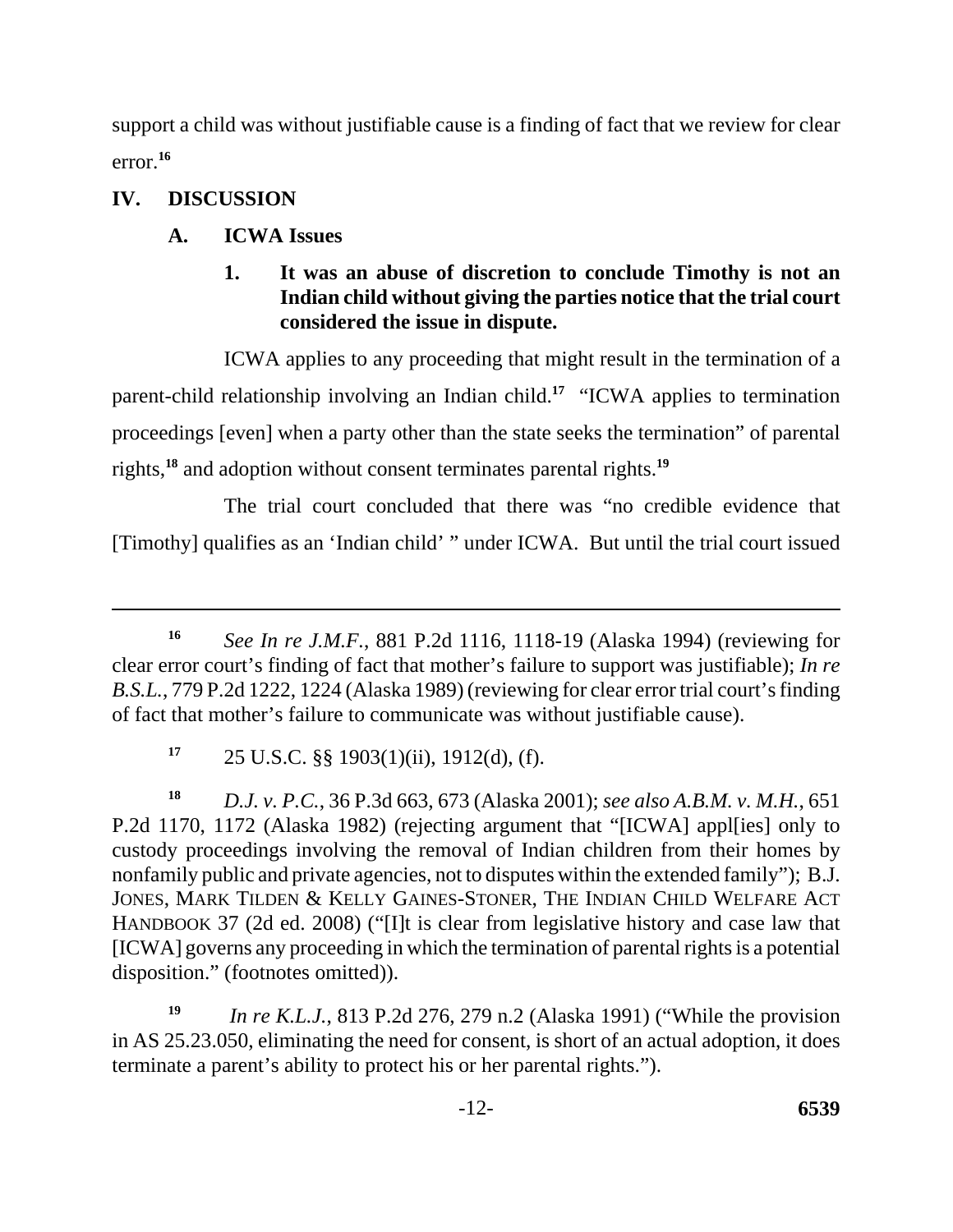its decision, whether Timothy is an Indian child was never in dispute. The Eberts' first and second verified adoption petitions stated that Timothy "is an 'Indian Child' " based on his eligibility for membership in the Tribe. The Eberts' attorney acknowledged during the November 14, 2007 hearing on the initial adoption petition that Timothy is an Indian child under ICWA. Bruce had counsel appointed in the first and second adoption cases based on ICWA. The Eberts referred to the initial adoption petition as an "ICWA adoption" in their reply to Bruce's conditional non-opposition to their motion to dismiss. In their trial memorandum for the second adoption case the Eberts wrote that they "concede[d] in their adoption petition that [Timothy] is an Indian Child as a result of [Connie's] affiliation with the [Tribe]." Connie testified at trial that she is a member of the Tribe, and the Eberts introduced BIA certification that Timothy's bloodline is 25/64 Eskimo. Finally, the Eberts stated in their closing argument and closing brief that ICWA applied as to Connie's parental rights.

It is therefore understandable that in Bruce's trial memorandum regarding the application of ICWA's remedial services clause, he observed "[t]here appears to be no dispute that [Timothy] is an Indian child." It is not clear why the trial court ignored the parties' position that the child is an Indian child and relied on the absence of evidence to decide that Timothy was not an Indian child without giving the parties prior notice and an opportunity to present additional relevant evidence on this issue.

Bruce argues it was clear error to conclude that Timothy is not an Indian child within the meaning of ICWA, noting that "the petitioners repeatedly conceded that [Timothy] was an Indian Child" and "was eligible for membership in an Alaska Native Village" in their second adoption petition and pretrial memorandum. The Eberts stand by the trial court's conclusion, characterize the evidence concerning the Tribe as "scant," and now explain they brought the petition under ICWA only because "it[']s better to be safe than sorry."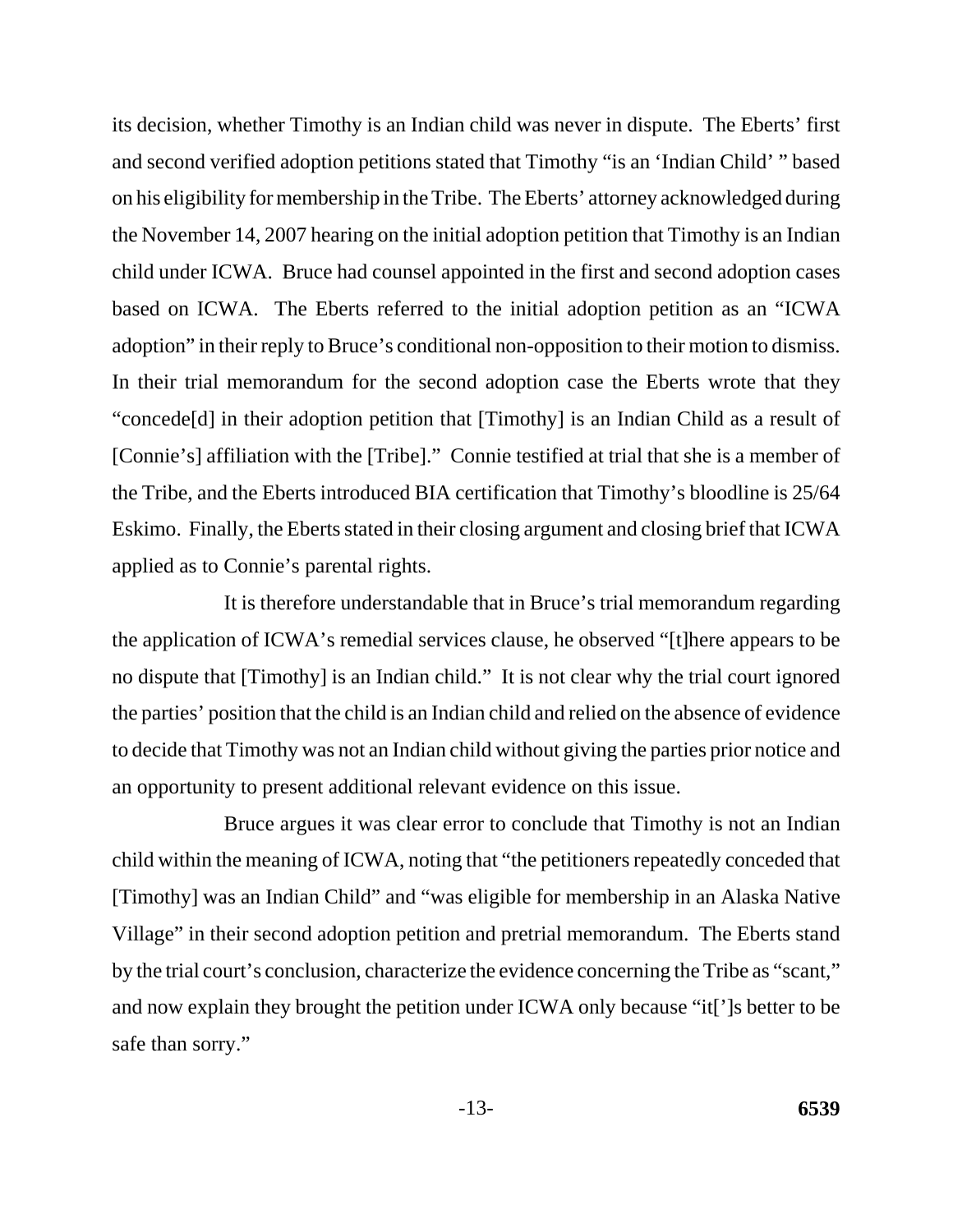Bruce's argument raises two issues. Were the Eberts' concessions that Timothy is an Indian child binding judicial admissions of fact?**<sup>20</sup>** If not, given that the parties tried the case on the understanding that Timothy is an Indian child, should the trial court have given the parties notice that it would rely on a proof deficiency to conclude otherwise?

The first issue raises difficult questions about the nature of the elements underlying a conclusion that a child is an Indian child and what may be the subject of a judicial admission. 25 U.S.C. § 1903(4) defines an "Indian child" as "any unmarried person who is under age eighteen and is either (a) a member of an Indian tribe or (b) is eligible for membership in an Indian tribe and is the biological child of a member of an Indian tribe." Some of the elements contained in that definition are undeniably factual: whether the person is unmarried, whether the person is under age 18, and whether the person is a parent's biological child. As such, they generally would be susceptible to judicial admission.**<sup>21</sup>**

Whether a child or either biological parent is a member of a tribe, and whether a child is eligible for membership in a tribe, are more difficult questions to categorize. A statement regarding membership or eligibility for membership might be

**<sup>20</sup>**A judicial admission "dispens[es] with proof of a fact claimed to be true and is used as a substitute for legal evidence at the trial." *Hayes v. Xerox Corp.*, 718 P.2d 929, 932 (Alaska 1986) (quoting *Kuzmic v. Kreutzmann*, 301 N.W.2d 266, 268 (Wis. App. 1980)); *accord* BLACK'S LAW DICTIONARY 54 (9th ed. 2009) (defining "judicial admission" as "[a] formal waiver of proof that relieves an opposing party from having to prove the admitted fact and bars the party who made the admission from disputing it"); 9 JOHN H. WIGMORE, EVIDENCE § 2588, at 821 (Chadbourn rev. ed. 1981) (noting result of judicial admission is "one party need offer no evidence to prove it and the other is not allowed to disprove it").

**<sup>21</sup>***See Pugliese*, 988 P.2d at 580 (" '[A] judicial admission, to be binding, must be one of fact and not a conclusion of law or an expression of opinion.' " (quoting *Hayes*, 718 P.2d at 931)).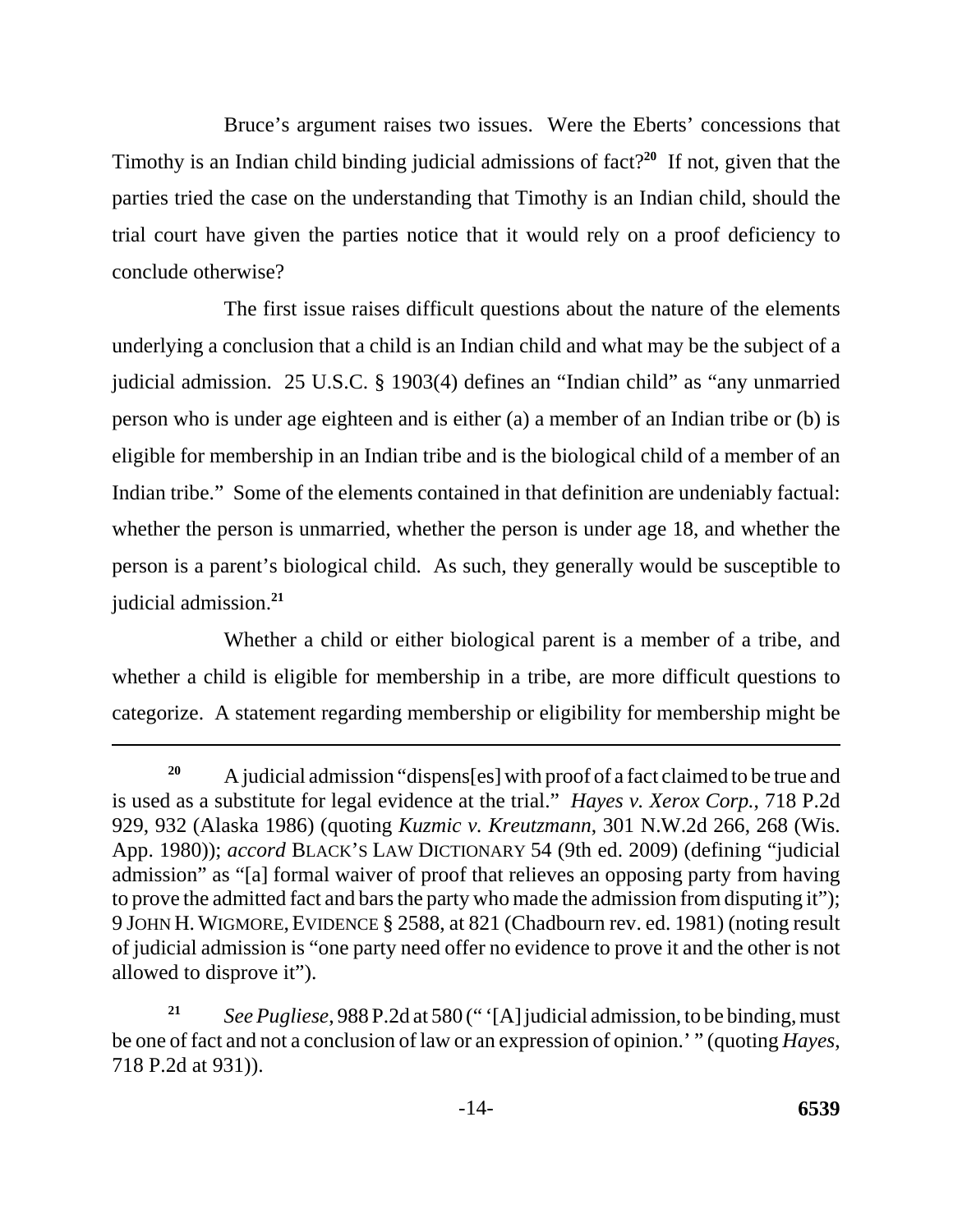factual if it refers to an actual determination by the tribe, and thus may be susceptible to judicial admission.**<sup>22</sup>** But in the absence of an actual determination by the tribe (or perhaps by the BIA) about membership or eligibility for membership, any generalized statement about membership or eligibility for membership might be a statement of mixed fact and law not susceptible to judicial admission:

> Absent a determination by the tribe as to a child's membership or eligibility for membership, the burden falls on the state court to make an independent determination with the evidence it has before it. . . . Such a review may require the acquisition of the tribe's organic documents, including the tribal constitution and ordinances governing membership.[**23**]

**<sup>22</sup>***See*COHEN'S HANDBOOK OF FEDERAL INDIAN LAW § 11.02[2], at 827 (Nell Jessup Newton ed., 2005) ("State court decisions have generally adhered to the basic federal rule that the tribe decides who is a member or eligible for membership. If a tribe determines that a person is a member or citizen of the tribe, the state courts cannot disturb that determination." (footnotes omitted)).

The BIA Guidelines for State Courts provide that a "determination by a tribe that a child is or is not a member of . . . or . . . eligible for membership in that tribe, or that the biological parent is or is not a member of that tribe is conclusive." Guidelines for State Courts; Indian Child Custody Proceedings, 44 Fed. Reg. 67,584, 67,586, Guideline B.1(b)(i) (Nov. 26, 1979) (hereinafter BIA Guidelines); *accord* JONES ET AL., note 18, above, at 34 ("The guidelines for state court also state that a tribal determination of membership is conclusive."). The BIA Guidelines "have important but not controlling significance" because, although not promulgated as regulations, they represent the BIA's interpretation of ICWA. *John v. Baker*, 982 P.2d 738, 747 n.33 (Alaska 1999) (citing *Batterton v. Francis*, 432 U.S. 416, 424-25 (1977)). The BIA Guidelines also provide that if a tribe fails to make a determination, then the BIA can make a conclusive determination. BIA Guidelines, 44 Fed. Reg. at 67,586, Guideline B.1(b)(ii). A statement regarding a BIA determination of membership or eligibility for membership might also be factual and susceptible to judicial admission.

JONES ET AL., note 18, above, at 35 (footnotes omitted); *see also In re Baby Boy Doe*, 849 P.2d 925, 930 (Idaho 1993) (stating it is question of law "[w]hether the trial court correctly applied ICWA" by determining child was not eligible for (continued...) **23**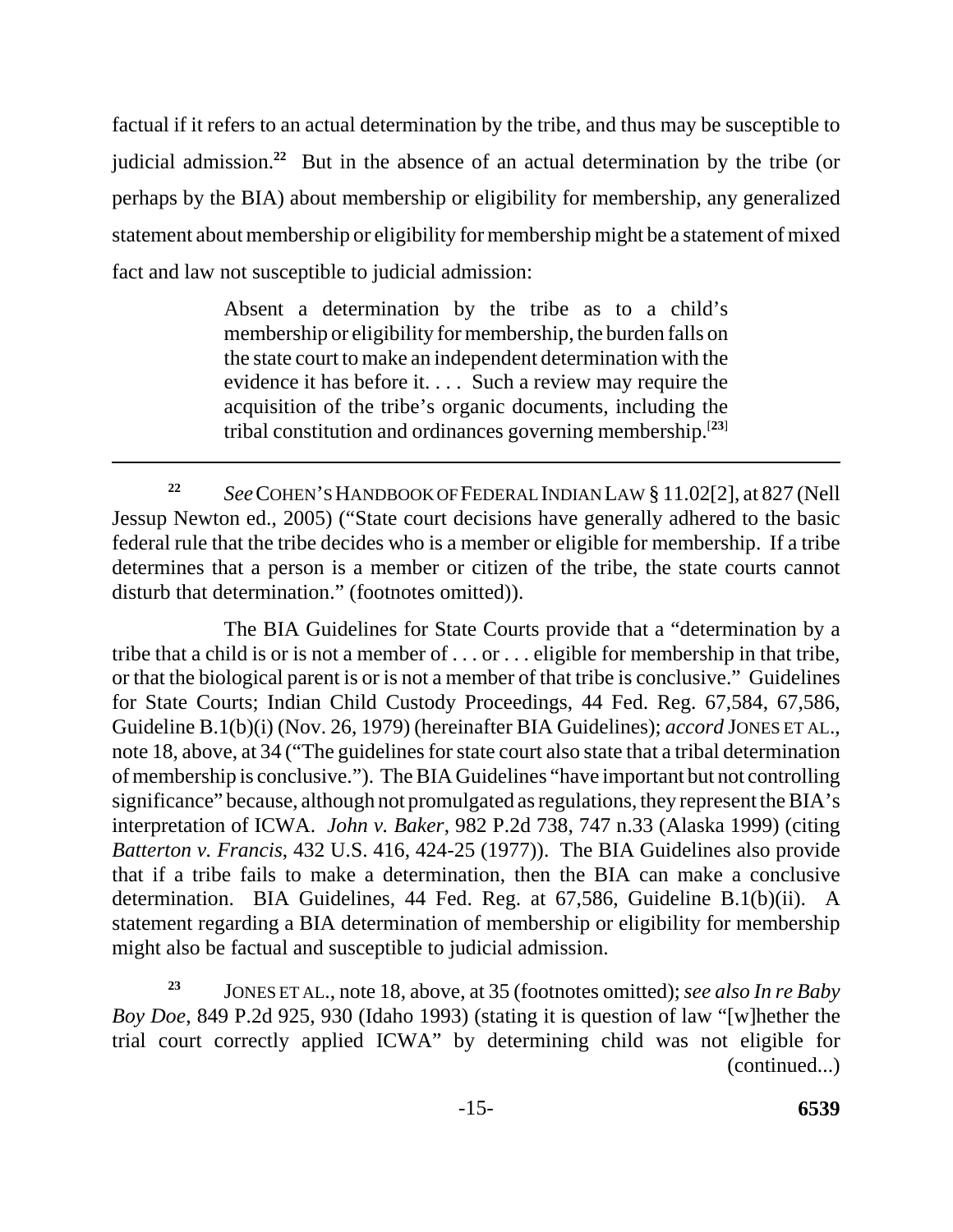Whether Indian child status might be susceptible to judicial admission arose in our 1982 decision *A.B.M. v. M.H.***<sup>24</sup>** In that case the biological mother arranged "to give her child up for adoption to her sister and brother-in-law."**<sup>25</sup>** Because the adoptive parents indicated in an adoption questionnaire that the child was an Indian child, the superior court treated the adoption as an ICWA adoption and provided the mother with relevant ICWA protections.**<sup>26</sup>** A decree of adoption was entered.**<sup>27</sup>** Two months later the State became aware of the adoption and discovered that it had not been notified as required by state statute and had been deprived of its opportunity to conduct appropriate home studies.**<sup>28</sup>** On the State's motion the superior court "vacated the adoption decree and ordered the [State] to conduct [the] home studies."**<sup>29</sup>** The biological mother then changed her mind about the adoption and petitioned for the child's return to her under ICWA.**<sup>30</sup>** During later custody proceedings the biological mother moved to summarily

**<sup>24</sup>**651 P.2d 1170 (Alaska 1982).

- **<sup>28</sup>***Id*. at 1171-72.
- **<sup>29</sup>***Id*. at 1172.

**<sup>23</sup>**(...continued)

membership because tribe's enrollment director stated he could not determine child's eligibility with certainty in absence of birth certificate or paternity affidavit); *cf. In re C.D.*, 751 N.W.2d 236, 241-42 (N.D. 2008) (referring to question of child's Indian child status as "legal determination" after tribe declared child was eligible for membership but did not declare biological mother was member).

**<sup>25</sup>***Id*. at 1171.

**<sup>26</sup>***Id*.

**<sup>27</sup>***Id*.

**<sup>30</sup>***Id*. Under ICWA, an Indian child's biological parent may petition for return (continued...)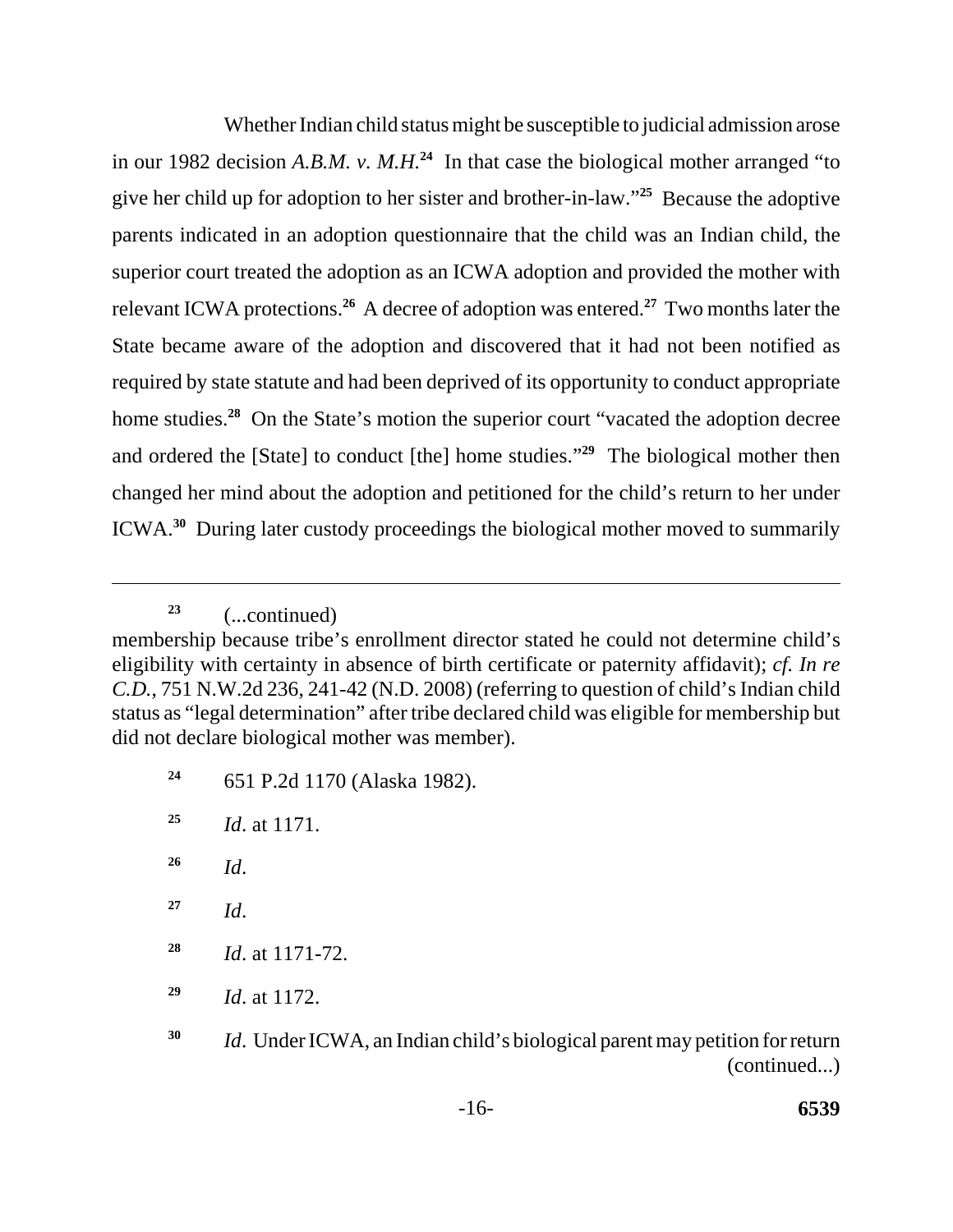her consent to the adoption.**<sup>32</sup>** establish that ICWA controlled the outcome of the custody dispute.**<sup>31</sup>** The superior court denied the motion, not on the ground that the child was not an Indian child, but on the ground that ICWA does not apply to private, extended family adoptions; the court then determined, under state law, that the biological mother would not be allowed to withdraw

The primary issue in the biological mother's appeal was whether ICWA applies to private adoptions of Indian children within the extended family, as opposed to the removal of Indian children from their homes by non-family public and private agencies.**<sup>33</sup>** But during the appeal the adoptive parents also sought affirmance on an alternative ground, asserting for the first time that the child was not an Indian child because there was "nothing in the record to indicate that [the child] is a member of or eligible for membership in an Indian tribe" or that "[the biological] mother is a member of an Indian tribe."**<sup>34</sup>** On this issue, we held that in light of the adoptive parents' concessions in the adoption questionnaire that the child was an Indian child affiliated with a specific tribe and that ICWA applied, "they became bound by their judicial admissions in the superior court."**<sup>35</sup>**

**30** (...continued) of custody when a final decree of adoption is vacated or set aside. 25 U.S.C § 1916(a).

**<sup>31</sup>***A.B.M.*, 651 P.2d at 1172.

**<sup>32</sup>***Id*.

**<sup>33</sup>***Id*. We held that ICWA does apply to private adoptions. *Id*. at 1172-74. *See* note 18, above, and accompanying text.

**<sup>34</sup>***Id*. at 1172, 1174.

**<sup>35</sup>***Id*. at 1174.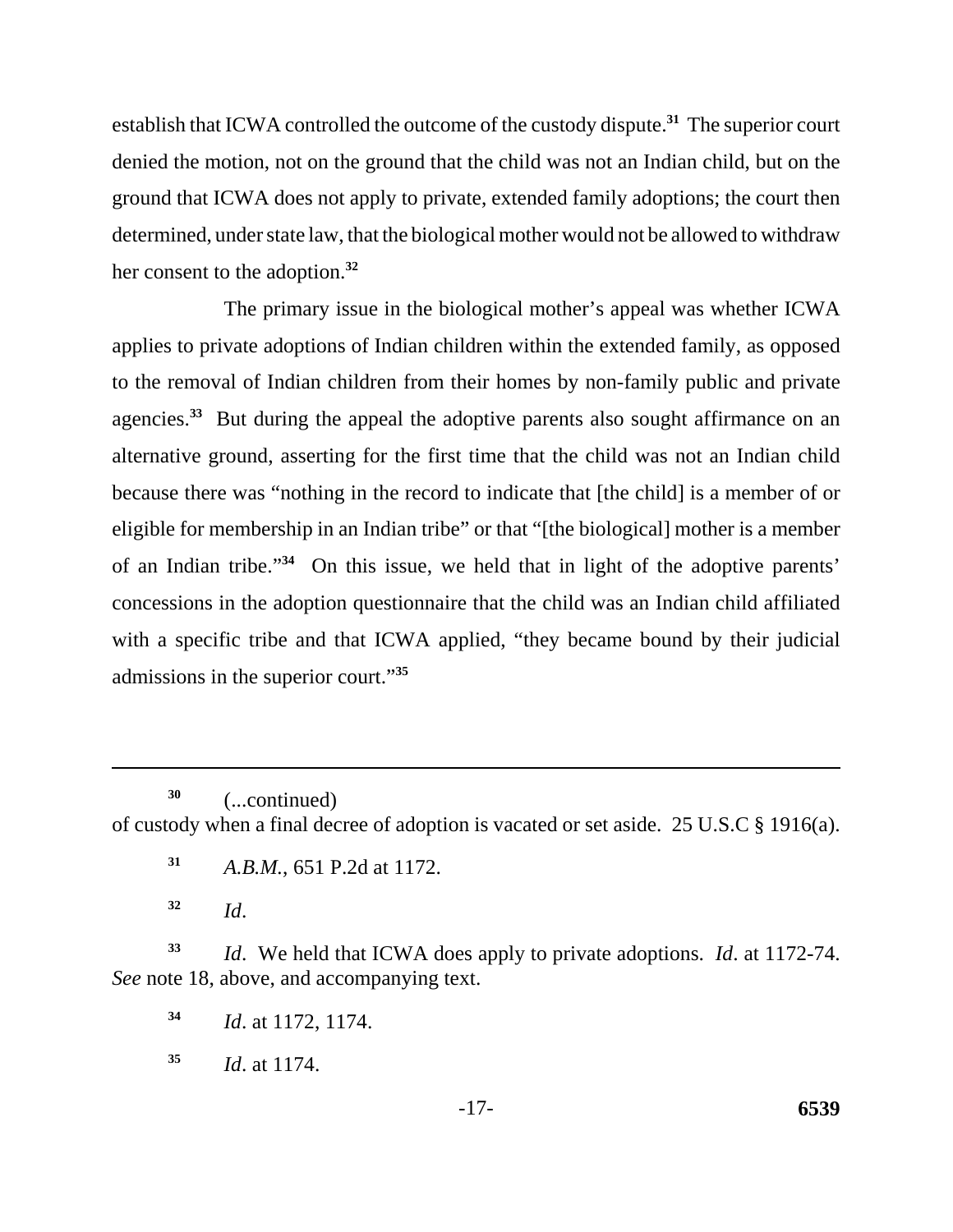At first blush *A.B.M.* seems to mandate a reversal of the trial court's determination that Timothy is not an Indian child because the Eberts' concessions to the contrary throughout the proceedings should constitute judicial admissions. But given our subsequent case law defining the limitation of judicial admissions to purely factual matters**<sup>36</sup>** and our discussion here regarding the nature of membership or eligibility for membership in a tribe, we clarify that the holding of *A.B.M.* is limited to precluding the adoptive parents from arguing a new position on appeal contrary to a position they had taken in the superior court on an issue not raised to or decided by that court. In this light *A.B.M.* should be seen more as applying judicial estoppel or waiver rather than judicial admission.**<sup>37</sup>**

Here there was no dispute between the parties regarding Timothy's status as an Indian child. But although there was evidence to establish that Timothy was under the age of 18 and unmarried, there was no evidence nor specific concession by the Eberts that the Tribe had determined Timothy was a member or eligible for membership in the Tribe. Thus it does not appear that there was a binding judicial admission of Timothy's Indian child status in this case. This then leads us to the issue of the fairness of trial court procedures with respect to determining that Timothy was not an Indian child.

**<sup>36</sup>***Pugliese*, 988 P.2d at 580; *Hayes*, 718 P.2d at 931.

<sup>37</sup> Judicial estoppel bars "a party from contradicting previous declarations" made during the same or an earlier proceeding if the change in position would adversely affect the proceeding or constitute a fraud on the court." BLACK'S LAW DICTIONARY 631 (9th ed. 2009).

In *Ted W. v. State, Dep't of Health & Soc. Servs., Office of Children's Servs.*, we did not reach the merits of an argument challenging a father's tribal membership because it was not questioned below and plain error was not present. 204 P.3d 333, 337-38 (Alaska 2009). Although we cited *A.B.M.* in our alternative holding, our decision was based on a determination of waiver. *Id.*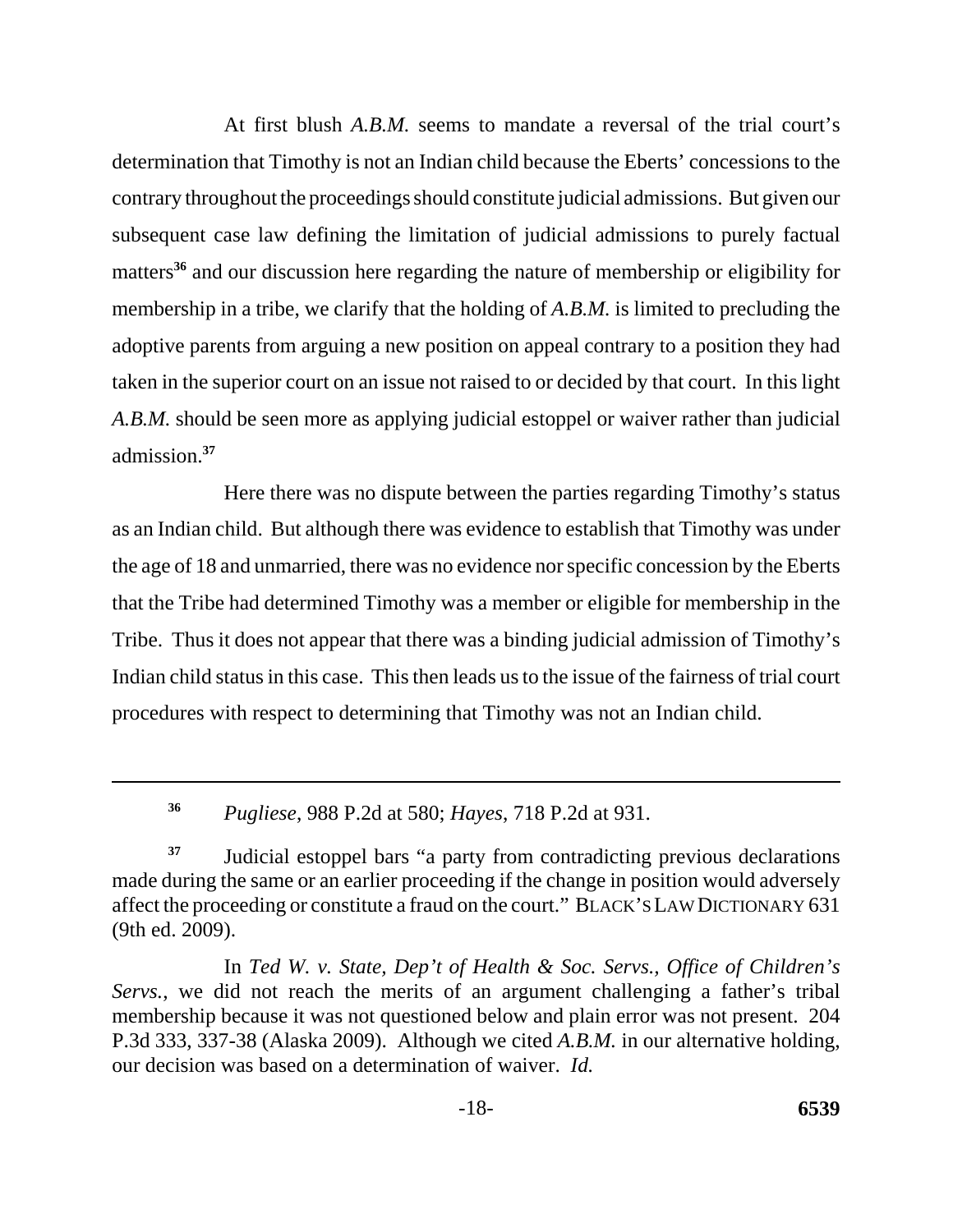Had it been clear to the parties that Timothy's Indian child status was at issue, then it would have been Bruce's burden to produce the necessary evidence to establish that Timothy was a member of or eligible for membership in the Tribe.**<sup>38</sup>** Other courts have held that if the requisite party does not come forward with evidence that ICWA applies, it is not error to ignore ICWA's mandates.**<sup>39</sup>** But given the facts of this case, where the parties did not dispute Timothy's status as an Indian child, it was fundamentally unfair to find Timothy was not an Indian child without first informing the parties that his status was at issue and allowing for presentation of relevant evidence regarding tribal membership issues.

**<sup>38</sup>***See In re Baby Boy Doe*, 849 P.2d at 931 (stating "[t]he party asserting the applicability of ICWA has the burden of producing the necessary evidence for the trial court" to determine whether the child is eligible for tribal membership, where the "state court does not have a conclusive determination from the tribe or the BIA"); *In re M.N.W.*, 577 N.W.2d 874, 876 (Iowa App. 1988) ("Other states have established it is incumbent upon the party asserting applicability of ICWA to prove the child meets the criteria under ICWA."); *In re C.P.*, 641 S.E.2d 13, 16 (N.C. App. 2007) ("The burden is on the party invoking [ICWA] to show that its provisions are applicable to the case at issue, through documentation or perhaps testimony from a tribe representative."); *In re A.L.*, 623 N.W.2d 418, 420 (N.D. 2001) ("The party asserting the applicability of the I.C.W.A. must produce evidence for the court to decide whether a child is an 'Indian child.' "); *Hofmann v. Anderson*, 31 P.3d 510, 512 (Or. App. 2001) ("As the party asserting the applicability of ICWA, father had the burden to produce sufficient evidence to support a determination that child was an Indian child."); *People ex rel. D.T.*, 667 N.W.2d 694, 699 (S.D. 2003) ("[I]t is incumbent upon the party asserting applicability of ICWA to prove the child meets the criteria under ICWA." (citation omitted)); CONFERENCE OF WESTERN ATTORNEYS GENERAL,AMERICAN INDIAN LAW DESKBOOK 580 (4th ed. 2008) ("The proponent of ICWA coverage bears the burden of proving 'Indian child' status . . . ." (footnote omitted)).

**<sup>39</sup>***E.g.*, *In re C.K.*, 221 S.W.3d 467, 470 (Mo. App. 2007); *In re C.P.*, 641 S.E.2d at 16-17; *In re A.L.*, 623 N.W.2d at 422; *Hofmann*, 31 P.3d at 511-12; *People ex rel. D.T.*, 667 N.W.2d at 699.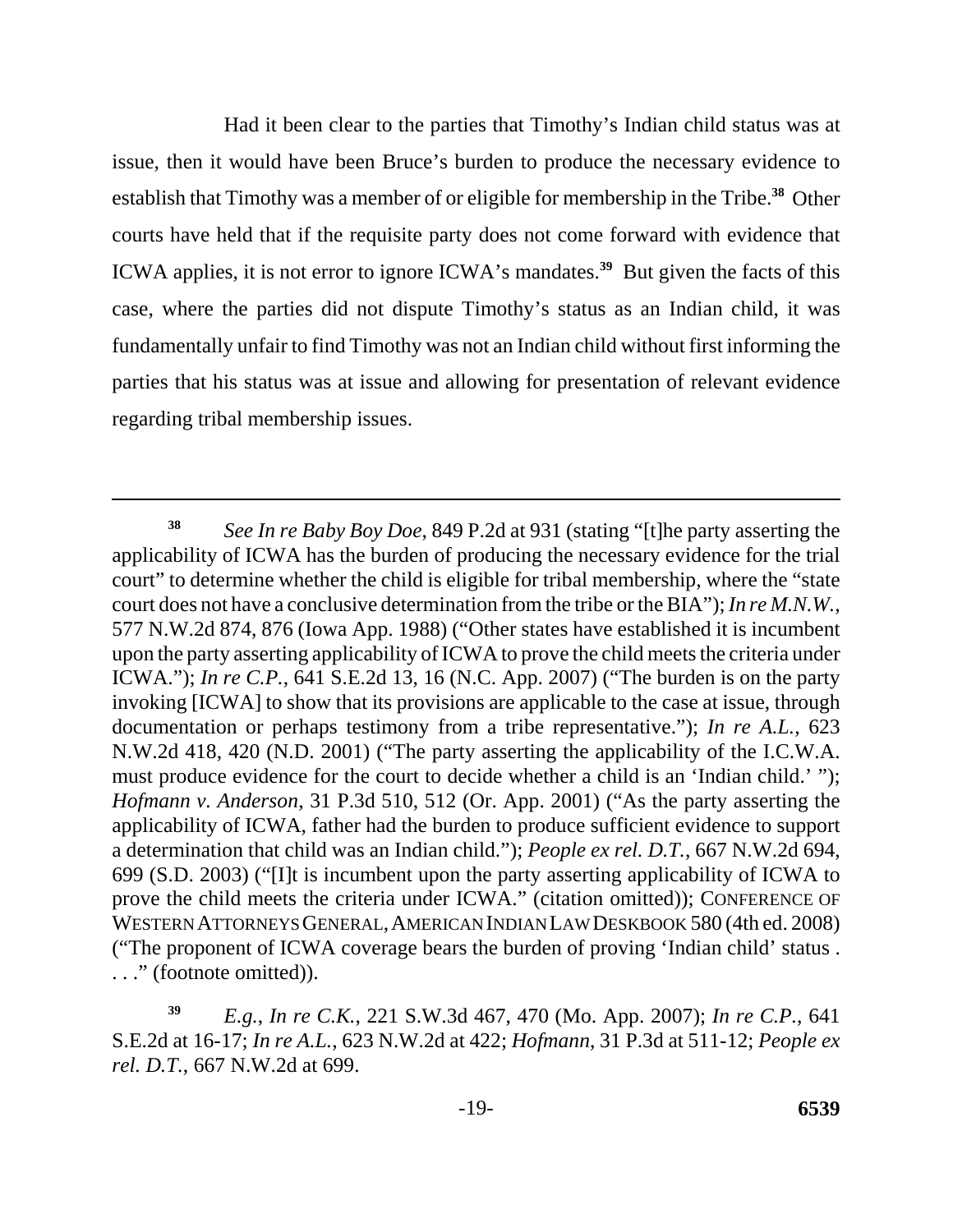In *Frost v. Spencer* we held that "[b]ecause basic fairness requires an opportunity to present relevant evidence, applying an unanticipated body of law could be an abuse of discretion if doing so were to make different outcome-determinative facts relevant."**<sup>40</sup>** In *Frost* we determined a party "made a plausible showing that if she had known before the trial that the case was to be decided under [different] principles, her evidentiary presentation would have been different."**<sup>41</sup>** We held it was an abuse of discretion to deny her request for a supplemental evidentiary hearing after the trial court announced post-trial that it would apply a body of law other than that under which the parties had agreed to resolve the case.**<sup>42</sup>**

The reasoning of *Frost* applies here. Because the parties consistently treated Timothy as an Indian child throughout the litigation, we vacate the trial court's determination that he is not, and remand for further proceedings on the sole, unproven factor underlying Timothy's status as an Indian child: whether Timothy is a member or is eligible for membership in the Tribe.

> **2. If Timothy is an Indian child, Bruce's failure to establish paternity before the completion of the one-year period of nonsupport and noncommunication did not render ICWA §§ 1912(d) and (f) inapplicable.**

Bruce argues that the trial court "failed to make required findings and used an incorrect quantum of proof analysis" for the termination of his parental rights due to its failure to apply ICWA. "[T]he termination of parental rights subject to § 1912 of

**<sup>42</sup>***Id.* at 681-82, 684; *cf. Heustess v. Kelley-Heustess*, 158 P.3d 827, 835 (Alaska 2007) (holding it violated party's right to due process to grant claim first raised in opponent's rebuttal testimony without giving party opportunity to present relevant defenses).

**<sup>40</sup>**218 P.3d at 682.

**<sup>41</sup>***Id.* at 684.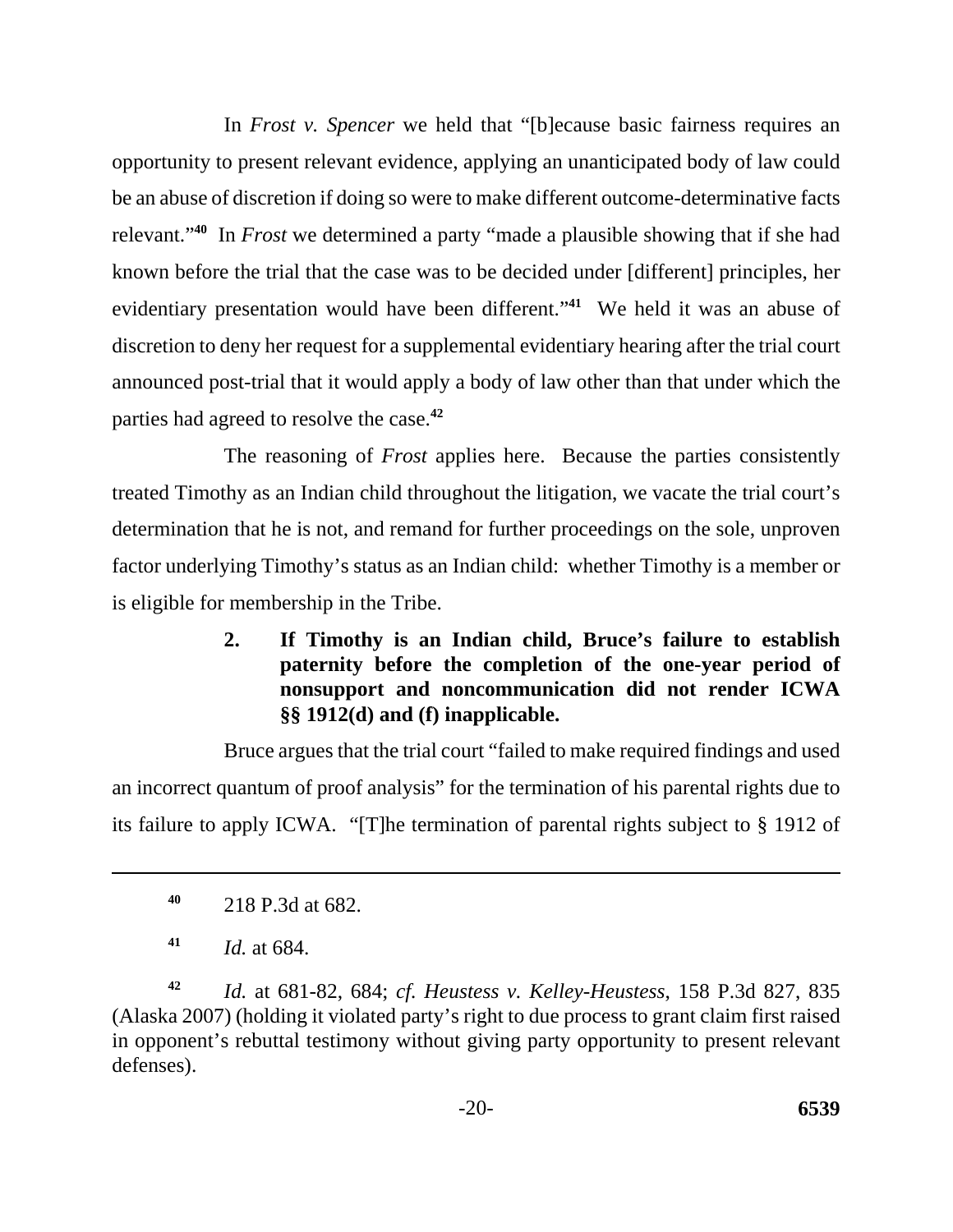ICWA involves higher evidentiary standards and different protections of the rights of the parent subject to termination than do termination proceedings strictly under state law."**<sup>43</sup>** Section 1912(d) requires that before parental rights to an Indian child may be terminated, there must be a showing of active but unsuccessful efforts "to provide remedial services and rehabilitative programs designed to prevent the breakup of the Indian family."**<sup>44</sup>** Section 1912(f) requires that for a court to terminate parental rights to an Indian child, it must determine based on "evidence beyond a reasonable doubt, including testimony of qualified expert witnesses, that the continued custody of the child by the parent . . . is likely to result in serious emotional or physical damage to the child."**<sup>45</sup>**

The Eberts argue that "[Bruce] never became entitled to ICWA's protections due to his delay in establishing paternity." ICWA excludes from the definition of "parent" an "unwed father where paternity has not been acknowledged or established."**<sup>46</sup>** The Eberts accurately note that a father's liberty interest in his parental rights is less when he fails to legitimate his child. But the House Report on ICWA "states that the qualification of an unwed father's right 'is not meant to conflict with the decision of the Supreme Court in *Stanley v. Illinois*, 405 U.S. 645 [(1972)].' "**<sup>47</sup>** *Stanley*  and related case law have been interpreted to hold that an unwed father who "manifests

**<sup>43</sup>***D.J.*, 36 P.3d at 669.

**<sup>44</sup>**25 U.S.C. § 1912(d).

**<sup>45</sup>***Id.* § 1912(f).

**<sup>46</sup>***Id.* § 1903(9); *see, e.g.*, *A.A.*, 982 P.2d at 258, 262 (stating father who denied paternity was not entitled to active remedial efforts under ICWA until blood test established his paternity because he did not acknowledge paternity before test).

**<sup>47</sup>***In re Child of Indian Heritage*, 543 A.2d 925, 934 (N.J. 1988) (quoting H.R. REP. NO. 1386 at 21 (1978), *reprinted in* 1978 U.S.C.C.A.N. 7530, 7543); *accord Yavapai-Apache Tribe v. Mejia*, 906 S.W.2d 152, 172 (Tex. App. 1995).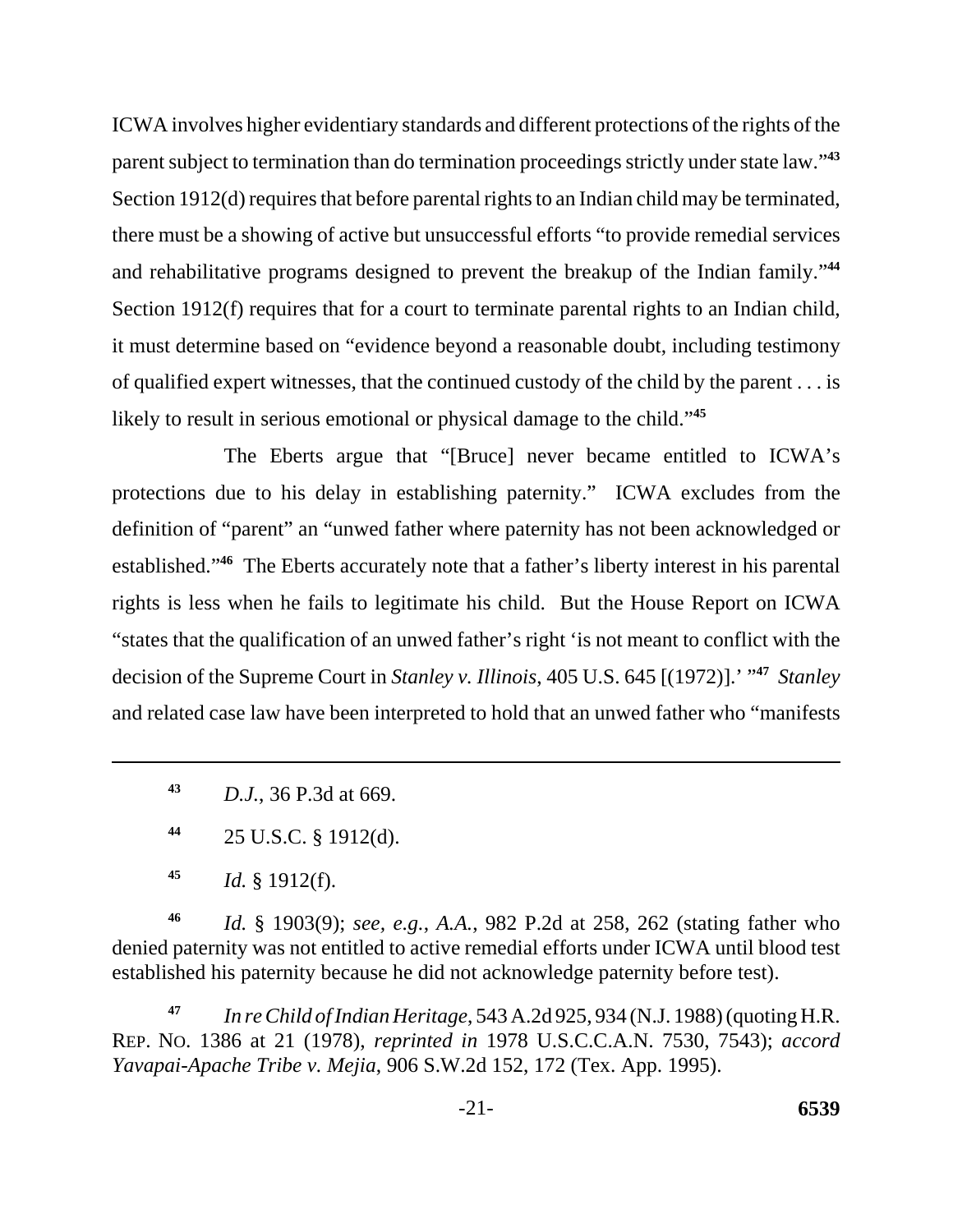an interest in developing a relationship with [his] child" cannot constitutionally be denied parental status based solely on the failure to comply with the technical requirements for establishing paternity.**<sup>48</sup>**

Courts have looked to state law developed in response to *Stanley* to determine whether paternity has been acknowledged or established under ICWA.**<sup>49</sup>** A California appellate court has cited case law on acknowledging and establishing paternity for ICWA and concluded that courts have required that the unwed father "take some official action, such as filing a voluntary declaration of paternity, establishing paternity in legal proceedings, or petitioning to have his name placed on the child's birth certificate."**<sup>50</sup>** For example, blood testing or "voluntarily signing a declaration of paternity at the time of the child's birth, for filing with the birth certificate" are ways to acknowledge or establish ICWA paternity in California.**<sup>51</sup>** Under New Jersey law, "fil[ing] a written acknowledgement of paternity . . . or initiat[ing] a lawsuit claiming

**<sup>48</sup>***In re Child of Indian Heritage*, 543 A.2d at 934 (citing *Stanley*, 405 U.S. 645, *Lehr v. Robertson*, 463 U.S. 248 (1983), *Caban v. Mohammed*, 441 U.S. 380 (1979), and *Quilloin v. Walcott*, 434 U.S. 246 (1978)); *accord Yavapai-Apache Tribe*, 906 S.W.2d at 172.

**<sup>49</sup>***See In re Child of Indian Heritage*, 543 A.2d at 935; *accord In re Daniel M.*, 1 Cal. Rptr. 3d 897, 900 (Cal. App. 2003); *Yavapai-Apache Tribe*, 906 S.W.2d at 172-73; *cf. Jared P. v. Glade T.*, 209 P.3d 157, 161 (Ariz. App. 2009) ("[W]e look to state law to determine whether paternity has been acknowledged or established."). Some state courts have also stated that an unwed father may acknowledge or establish paternity pursuant to tribal law. *In re Child of Indian Heritage*, 543 A.2d at 935; *In re Baby Boy D.*, 742 P.2d 1059, 1064 (Okla. 1985), *overruled on other grounds by In re Baby Boy L.*, 103 P.3d 1099, 1101 (Okla. 2004).

**<sup>50</sup>***In re Daniel M.*, 1 Cal. Rptr. 3d at 900 (citing *In re Baby Girl B.*, 67 P.3d 359, 366 (Okla. Civ. App. 2003)); *In re Child of Indian Heritage*, 543 A.2d at 936; *Yavapai-Apache Tribe*, 906 S.W.2d at 172-73).

 **<sup>51</sup>***Id.* (citing CAL. FAM. CODE, §§ 7551, 7571(a)).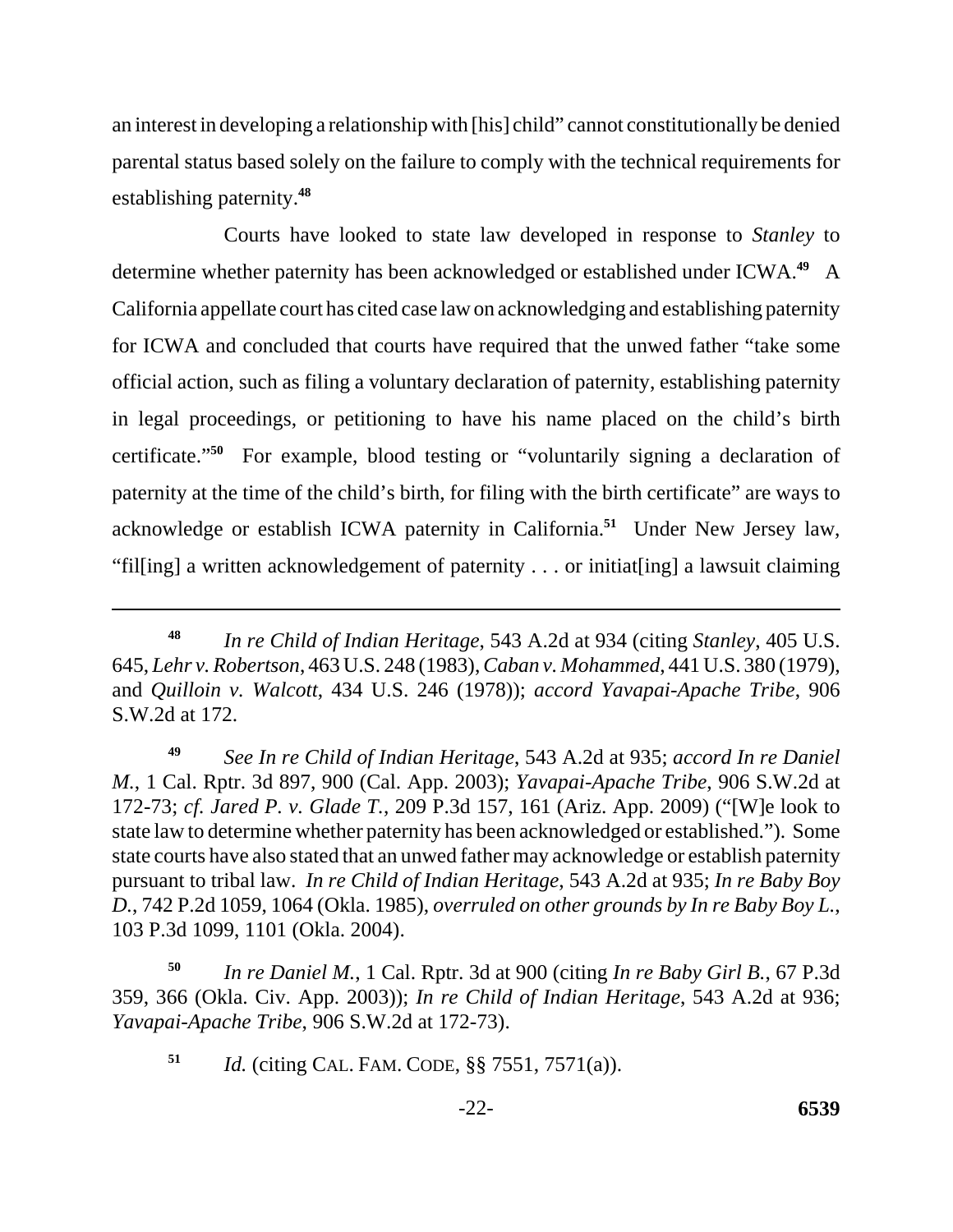paternity or any other parental rights prior to the final judgment of adoption" would make an unwed father a parent for ICWA purposes.**<sup>52</sup>** South Dakota law indicates that "petitioning to enter his name on the child's birth certificate" would make someone an ICWA parent.**<sup>53</sup>** "[U]nder Texas law, a man [who] execute[s] a voluntary statement of paternity and file[s] a petition for a decree adjudicating him as a parent of the child" has acknowledged his paternity within the contemplation of ICWA.**<sup>54</sup>**

The Arizona Court of Appeals recently concluded that even though an unwed father had not complied with a state statute giving him 30 days after receiving notice of an adoption petition to serve the mother with notice that he had initiated a paternity proceeding, he had acknowledged paternity for ICWA purposes.**<sup>55</sup>** The court found the father had made reasonable efforts including: (1) challenging an earlier petition to terminate his parental rights; (2) filing a paternity petition; (3) writing the court a letter acknowledging paternity; and (4) complying with a genetic testing order.**<sup>56</sup>**

These cases demonstrate that to qualify as an ICWA parent an unwed father does not need to comply perfectly with state laws for establishing paternity, so long as he has made reasonable efforts to acknowledge paternity. Here, Bruce made reasonable efforts to acknowledge paternity in the year before the Eberts filed their second adoption petition, even though he failed to formally legitimate Timothy under state law within that

**<sup>53</sup>***Id.* (citing S.D. CODIFIED LAWS ANN. §§ 25-6-1.1(2), 34-25-13.2).

 **<sup>54</sup>***Yavapai-Apache Tribe*, 906 S.W.2d at 173 (citing TEX. FAM. CODE ANN.  $§ 13.21(a)$ ).

**55** *Jared P.*, 209 P.3d at 160, 162.

**56** *Id.*

 **<sup>52</sup>***In re Child of Indian Heritage*, 543 A.2d at 936 (citing N.J. STAT. ANN. § 9:17-43a(6), -43d).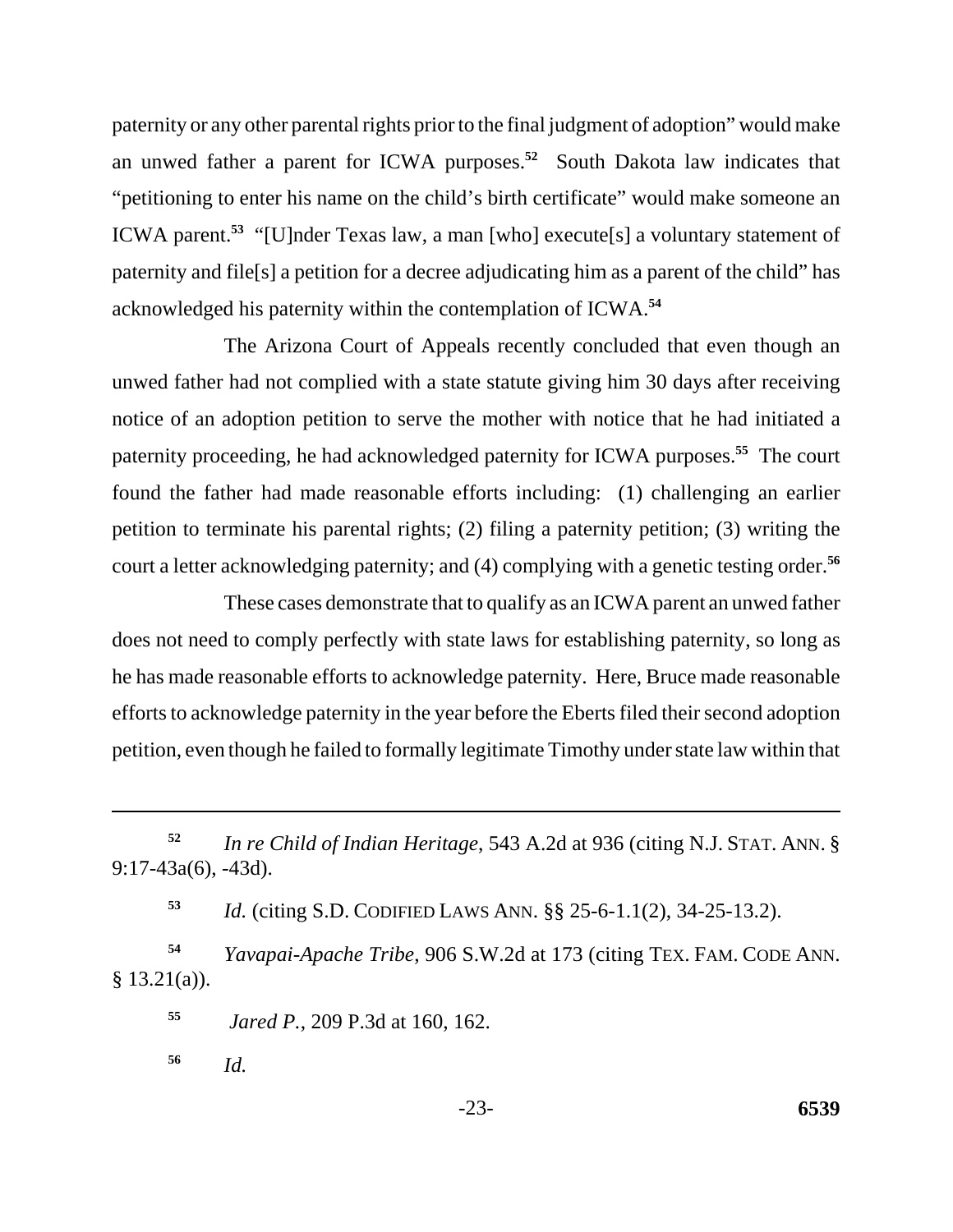year. Bruce filed an acknowledgment of paternity and an affidavit of paternity with the superior court in the first adoption proceeding. The master found Bruce had acknowledged paternity for purposes of contesting that petition. Bruce also moved for custody and later for paternity testing. Finally, Bruce filed a separate suit for custody of Timothy.

We hold that even though Bruce did not comply with the Alaska legitimation statute requiring signatures from both parents**<sup>57</sup>** or complete his legitimization efforts in court within the first year of Timothy's life, he sufficiently acknowledged paternity of Timothy to invoke the application of ICWA. If Timothy is an Indian child, Bruce is a parent under ICWA and is entitled to the protections under §§ 1912(d) and (f) and other applicable provisions.**<sup>58</sup>**

### **B. State Law Issues**

Although a parent's consent to adoption is generally required,**<sup>59</sup>** AS 25.23.050 provides that adoption consent is not required of "a parent of a child in the custody of another, if the parent for a period of at least one year has failed significantly without justifiable cause . . . to communicate meaningfully with the child, or . . . provide for the care and support of the child as required by law or judicial decree."**<sup>60</sup>** We have

**<sup>59</sup>***In re A.J.N.*, 525 P.2d 520, 521 (Alaska 1974); *see also D.L.J.*, 635 P.2d 834, 837 (Alaska 1981) (quoting *In re K.M.M.*, 611 P.2d 84, 87 (Alaska 1980)) ("[P]arents should not be deprived of the fundamental rights and duties inherent in the parent-child relationship except for 'grave and weighty reasons.' ").

**<sup>60</sup>**AS 25.23.050(a)(2).

**<sup>57</sup>**AS 25.20.050(a)(3).

**<sup>58</sup>***See* notes 10 and 11, above.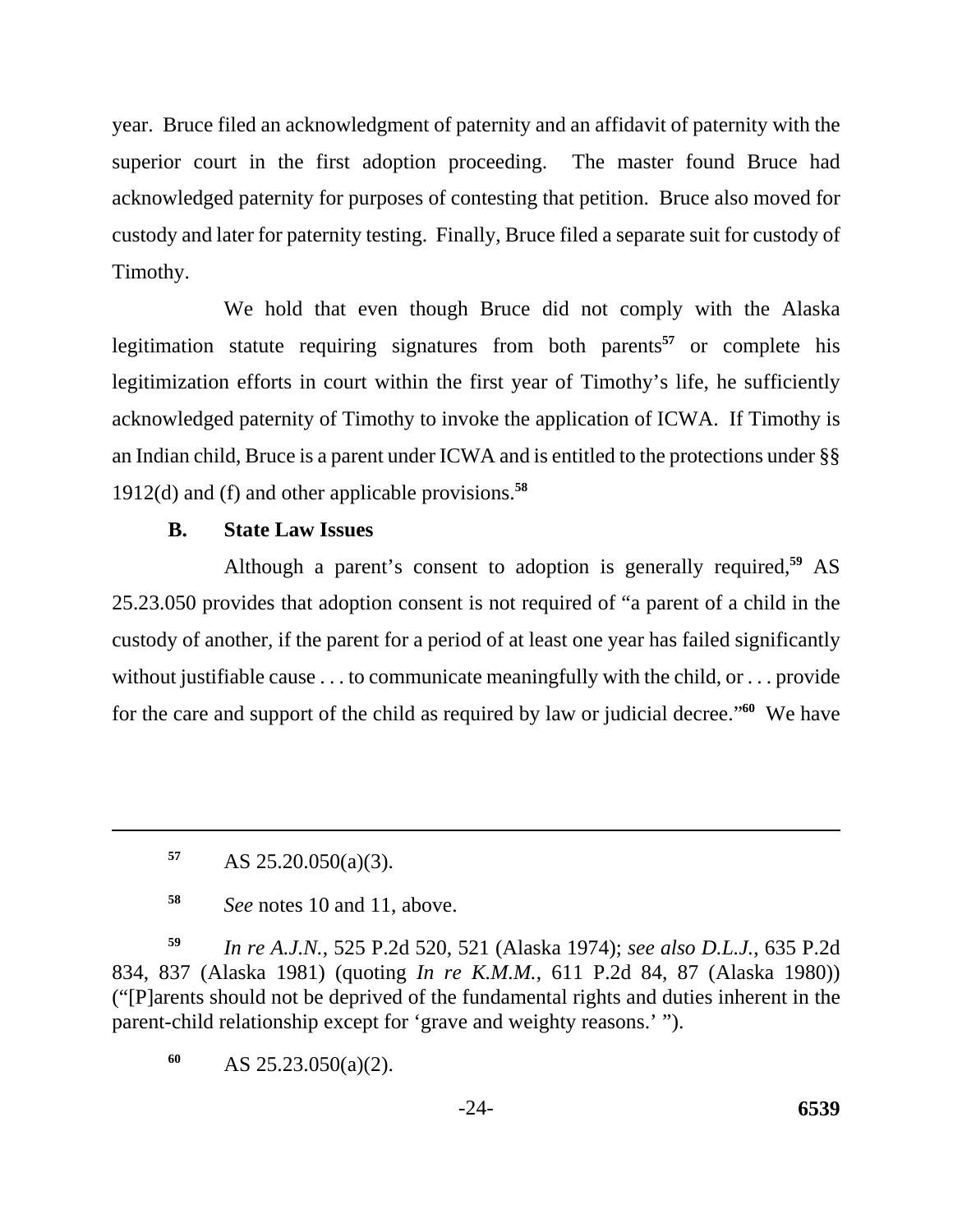stated that "courts should 'strictly construe AS 25.23.050 in favor of the natural parent.' "**<sup>61</sup>**

The burden falls on the adoptive parents, in this case the Eberts, to prove by clear and convincing evidence that communication or support did not occur for that one-year period.**<sup>62</sup>** Once this showing is made, the burden shifts to the biological parent to produce evidence of justifiable cause for the failure in communication or support.**<sup>63</sup>** If the biological parent meets the burden of production, the adoptive parents then must show by clear and convincing evidence that the failure in communication or support was without justifiable cause.**<sup>64</sup>**

Bruce admitted at trial that for the first year of Timothy's life Bruce did not provide any support or have any contact with Timothy. The burden therefore shifted to Bruce to produce evidence of a justifiable cause for nonsupport and noncommunication. The trial court found Bruce "ha[d] not produced 'justifiable cause,' " and thus the burden of persuasion did not shift back to the Eberts at trial.

### **1. Alleged unjustified failure to communicate meaningfully**

Bruce contends that because Timothy was too young to appreciate cards, letters, or telephone calls, his only option "was to work through the court." The trial court determined Bruce's "failure to establish paternity d[id] not amount to 'justifiable cause' for the failure to communicate with . . . [Timothy]" and that Bruce "did very little to move his custody case forward."

- **<sup>63</sup>***In re J.M.F.*, 881 P.2d at 1118.
- **<sup>64</sup>***See id.* (citing *D.L.J.*, 635 P.2d at 838).

**<sup>61</sup>***In re A.F.M.*, 960 P.2d 602, 604 (Alaska 1998) (quoting *S.M.K. v. R.G.G.*, 702 P.2d 620, 623 (Alaska 1984)).

**<sup>62</sup>***See In re J.M.F.*, 881 P.2d at 1118; *see also D.L.J.*, 635 P.2d at 838.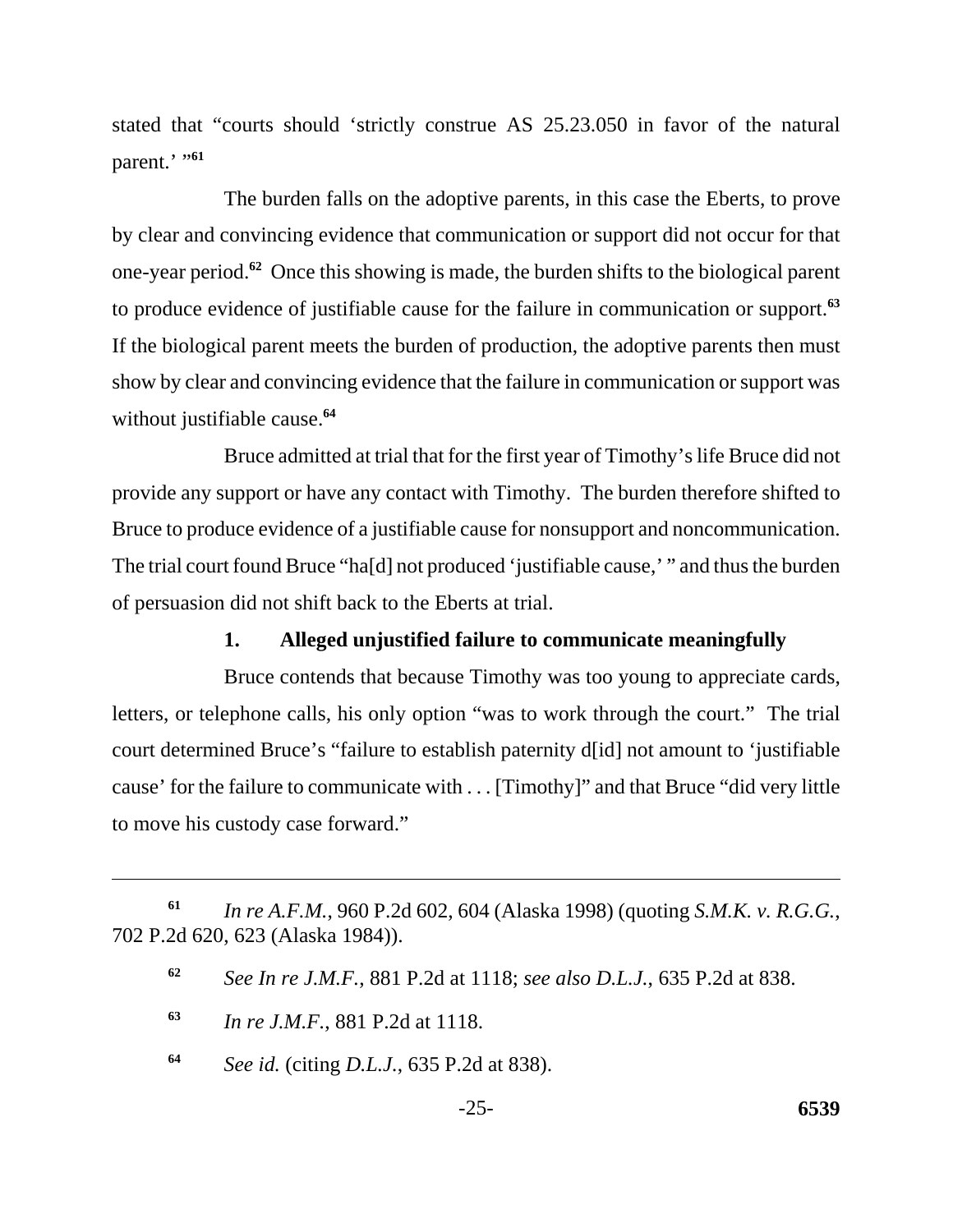In *D.A. v. D.R.L.*<sup>65</sup> and *S.M.K. v. R.G.G.*, <sup>66</sup> we noted that "we have relaxed" the meaningful communication requirement "in circumstances where the child is too young to read or communicate over the telephone."**<sup>67</sup>** The Eberts argue that a child's youth should serve to relax the communication requirement only when the adoptive custodian acts improperly, such as "wrongfully den[ying] access to [the] child" as in *S.M.K.* or "potentially creating a hostile environment for the biological parent" as in *D.A.***<sup>68</sup>** We noted in *S.M.K.* that the father's family "wrongfully den[ied]" the biological mother physical access to her child,**<sup>69</sup>** but our conclusion that the child was too young for written or telephonic communication was not dependent on that fact.<sup>70</sup> Nor did *D.A.* involve "arguable 'wrongs' " as the Eberts suggest: there was no determination that it was "wrong" for the child's mother and the prospective step-father to take the child out of Alaska for three months on vacation or for them to be present together when the biological father visited the child.**<sup>71</sup>** The Eberts are mistaken — we do not require wrongful conduct by the adoptive custodians to relax the meaningful communication standard if a child is too young to read or use the telephone.

**<sup>67</sup>***D.A.*, 727 P.2d at 770; *accord S.M.K.*, 702 P.2d at 624-25 (agreeing biological mother was reasonable in believing letters and telephone calls would not result in meaningful communication with three-year-old son from whom she had been separated for two years).

**<sup>70</sup>***See id.* 

**<sup>71</sup>**727 P.2d at 769-70.

**<sup>65</sup>**727 P.2d 768 (Alaska 1986).

**<sup>66</sup>**702 P.2d 620.

**<sup>68</sup>** (Emphasis omitted.)

**<sup>69</sup>**702 P.2d at 625.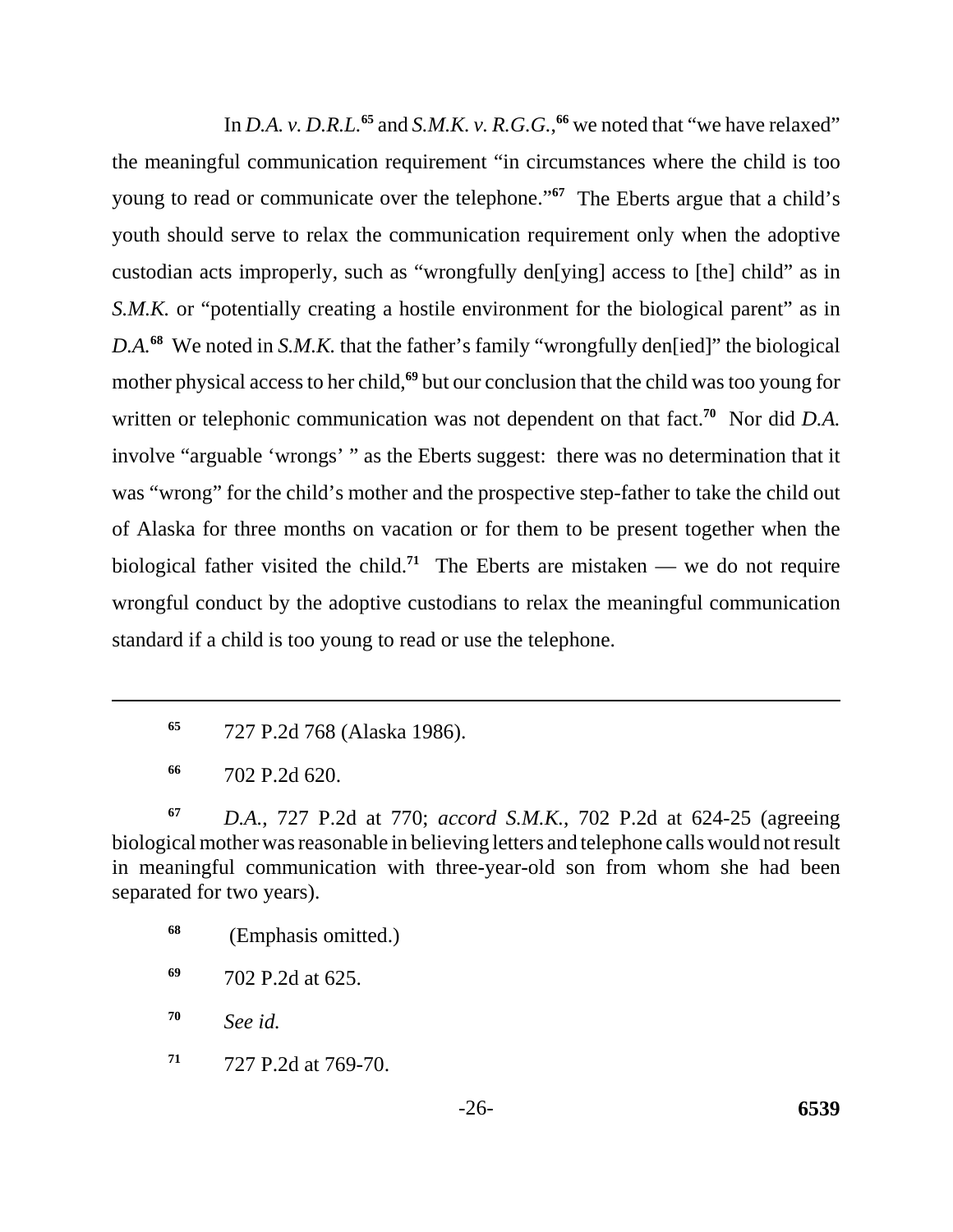The Eberts also question the "reasoning" of *D.A.* and *S.M.K.*, arguing that AS 25.23.050(a)(2) does not make an exception based on the child's age and should instead be interpreted to require the parent to have custody within the first year of the child's life. But the plain language of the statute does not support that argument; it requires the parent to "communicate meaningfully."**<sup>72</sup>** The "relax[ation] . . . of meaningful communication"**<sup>73</sup>** merely recognizes that it is not unreasonable for a noncustodial parent to conclude that the benefit of written or telephonic communication is limited when a child is too young to read or use the telephone.**<sup>74</sup>**

Regardless of others' efforts to interfere, a parent has a duty to make objectively reasonable efforts to communicate with his child.**<sup>75</sup>** Seeking the assistance of a court can indicate a parent's interest in preserving his relationship with his child.**<sup>76</sup>** When Timothy was just two months old, Bruce commenced pro se legal proceedings by moving to be a party in the Eberts' initial adoption case and to be granted custody. On that day he also attempted, though unsuccessfully, to acknowledge paternity of Timothy. When Timothy was almost four months old, Bruce represented himself at a hearing on the initial adoption petition to request custody of Timothy. When Timothy was four-andone-half months old, Bruce moved for paternity testing with the assistance of courtappointed counsel. He conditioned his non-opposition to the Eberts' dismissal request on paternity testing and physical custody, albeit unsuccessfully. Three days after the master recommended dismissing the initial adoption petition, Bruce filed a pro se custody

- 72 AS  $25.23.050(a)(2)(A)$ .
- **<sup>73</sup>***D.A.*, 727 P.2d at 770.
- **<sup>74</sup>***S.M.K.*, 702 P.2d at 624.
- **<sup>75</sup>***See In re B.S.L.*, 779 P.2d at 1224-26.
- **<sup>76</sup>***S.M.K.*, 702 P.2d at 624.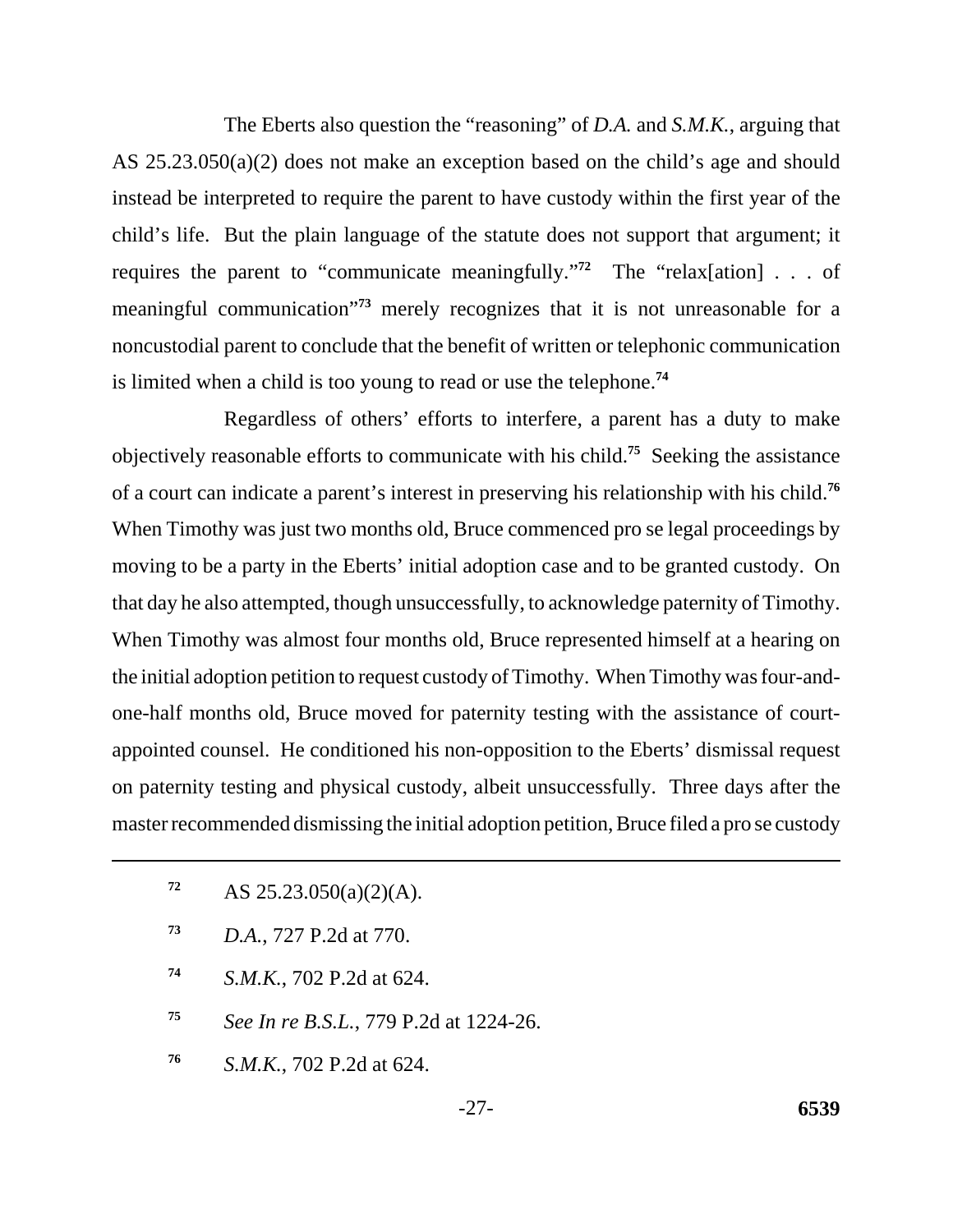suit and request for exemption from payment of fees; at that time Timothy was not yet six months old. And on the eve of Timothy's first birthday, Bruce requested a hearing date in his custody suit. Considering that Bruce had the assistance of court-appointed counsel for only a little over one month of this period, he clearly made reasonable efforts to obtain custody and to develop a relationship with his infant son.

On the facts of this case, we hold both that (1) Bruce produced evidence of justifiable cause for his failure to communicate with Timothy, and (2) the Eberts did not meet their burden of proving by clear and convincing evidence that Bruce unjustifiably failed to communicate meaningfully with Timothy for one year. We therefore reverse the trial court's contrary finding on this point.

### **2. Alleged unjustified failure to provide support**

Alaska Statute 25.23.050(a)(2) specifically mentions indigency as a justifiable cause for failure to communicate or support.**<sup>77</sup>** At trial Bruce cited "[l]ack of income" as his justification for not paying child support. The trial court concluded Bruce "ha[d] not produced 'justifiable cause' for the failure to . . . support the child," but did not expressly analyze whether Bruce's financial situation qualified as justifiable cause.

Record evidence suggests Bruce might have been unable to provide support for Timothy due to indigence. Bruce's mother testified she had been unable to loan him money for a lawyer when he asked shortly after Timothy's birth and again when the child was six months old. Bruce testified that he was evicted for nonpayment of rent when Timothy was approximately three months old. When Timothy was four months old, counsel was appointed for Bruce in the initial adoption case based on indigence. In his child support guidelines affidavit and request for exemption from paying fees in his custody action, Bruce reported less than \$12,000 in annual income. At trial, Bruce

*See also In re K.L.J.*, 813 P.2d at 281 (holding it was error for superior court to find indigency was not legitimate justification under AS 25.23.050(a)). **77**